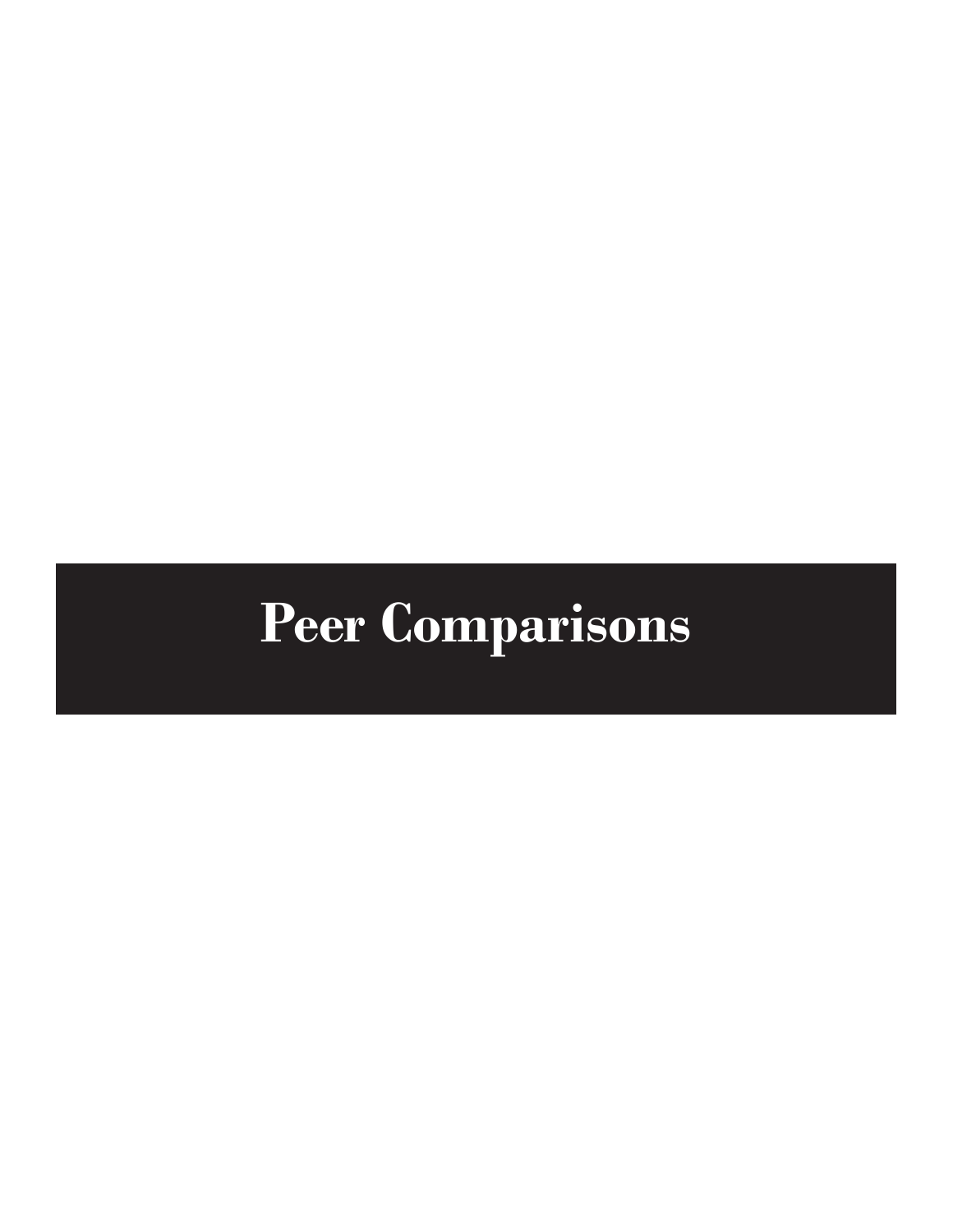### **Table of Contents**

#### **Peer Comparisons**

Total [Enrollment](#page-4-0)

by [Gender](#page-5-0)

[Undergraduate](#page-4-0) Enrollment

by Race and [Citizenship](#page-5-0)

#### **[Introduction](#page-2-0)**

Graduate [Enrollment](#page-6-0) by [Gender](#page-6-0) by Race and [Citizenship](#page-7-0) Total [Bachelors',](#page-8-0) Master's, and Doctoral Degrees Awarded Total Degrees [Awarded](#page-8-0) by Level [Bachelor's](#page-9-0) Degrees Awarded by Discipline Master's Degrees Awarded by [Discipline](#page-10-0) Doctoral Degrees Awarded by [Discipline](#page-11-0)

First‐time First‐year [Enrollment](#page-12-0)

by [Gender](#page-12-0)

Combined SAT Critical Reading and [Mathematics](#page-13-0) 25th and 75th Percentiles

[Acceptance](#page-14-0) Rate

First‐[time,](#page-14-0) First‐year Yield

First‐year [Retention](#page-15-0) Rate

Six‐year [Graduation](#page-15-0) Rate

University [Endowment](#page-16-0) Funds

University [Endowment](#page-16-0) Funds per FTE Student

[Expenditures](#page-17-0) per FTE Student

[Tuition,](#page-17-0) Fees, Room, and Board

Percent of Full‐time, First‐time Students Receiving [Institutional](#page-18-0) Grant Aid

Average Amount of [Institutional](#page-18-0) Grant Aid Received

Percent of Full‐time, First‐time Students [Receiving](#page-19-0) Loan Aid

Average Amount of Student Loan Aid [Received](#page-19-0)

#### Peer Comparisons

Carnegie Mellon University [comparison](#page-20-0) to Average Peer

California Institute of Technology [comparison](#page-21-0) to Carnegie Mellon University

Cornell University [comparison](#page-22-0) to Carnegie Mellon University

Duke University [comparison](#page-23-0) to Carnegie Mellon University

Emory University [comparison](#page-24-0) to Carnegie Mellon University

Georgia Institute of Technology [comparison](#page-25-0) to Carnegie Mellon University

[Massachusetts](#page-26-0) Institute of Technology comparison to Carnegie Mellon University

[Northwestern](#page-27-0) University comparison to Carnegie Mellon University

University of [Pennsylvania](#page-28-0) comparison to Carnegie Mellon University

Princeton University [comparison](#page-29-0) to Carnegie Mellon University

Rensselaer Polytechnic Institute [comparison](#page-30-0) to Carnegie Mellon University

Rice University [comparison](#page-31-0) to Carnegie Mellon University

Stanford University [comparison](#page-32-0) to Carnegie Mellon University

[Washington](#page-33-0) University in St. Louis comparison to Carnegie Mellon University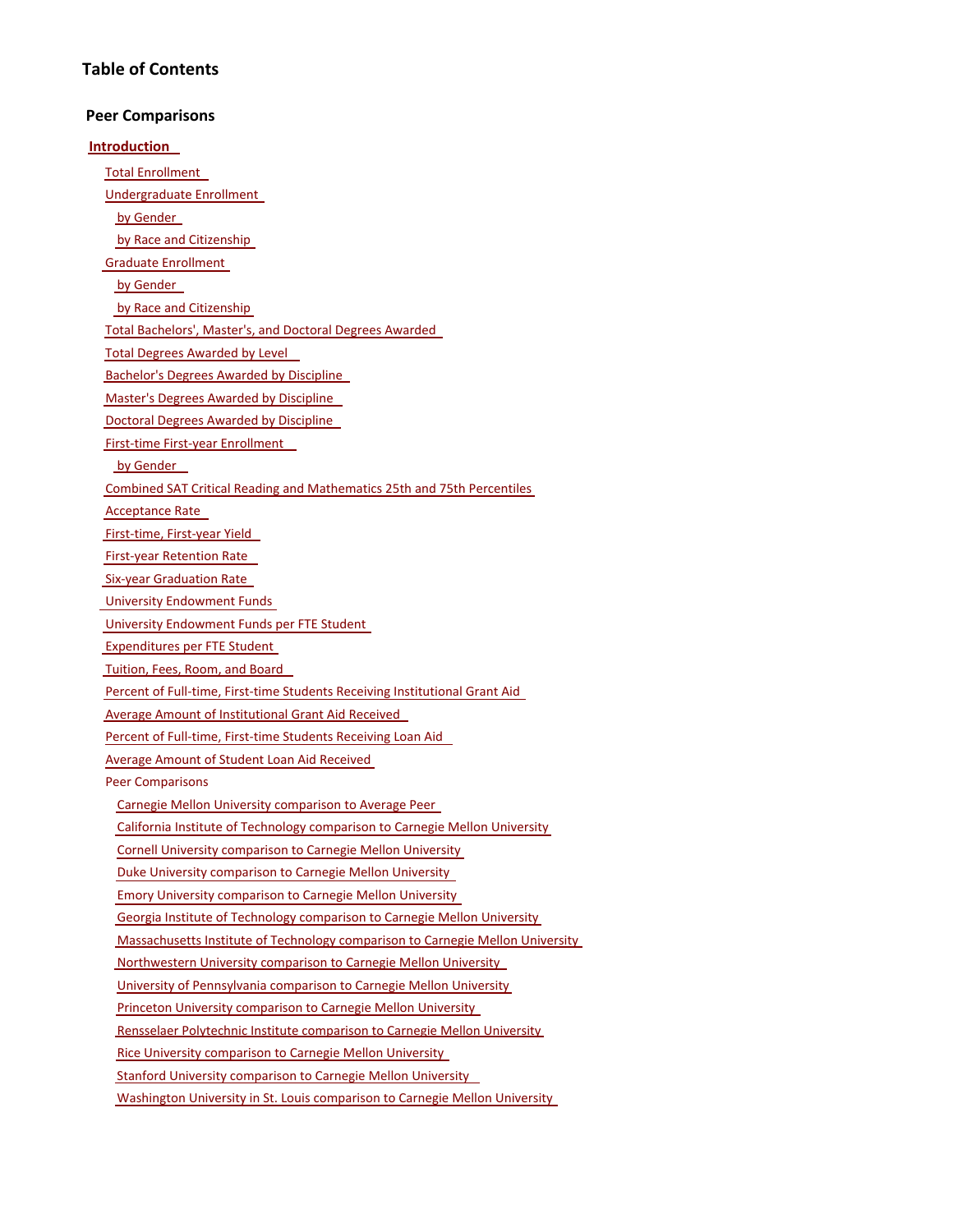#### <span id="page-2-0"></span>**Peer Comparisons**

#### **Data Sources:**

**IPEDS:** National Center for Education Statistics Integrated Postsecondary Education Data System

**NACUBO:** National Association of College and University Business Officers

*U.S. News & World Report: U.S. News & World Report's* "America's Best Colleges"

#### **Peer Institution List:**

The following list of schools was selected by executive administration for benchmarking purposes:

California Institute of Technology (Cal Tech) Cornell University (Cornell) Duke University (Duke) Emory University (Emory) Georgia Institute of Technology (Georgia Tech) Massachusetts Institute of Technology (MIT) Northwestern University (Northwestern) University of Pennsylvania (Penn) Princeton University (Princeton) Rensselaer Polytechnic Institute (RPI) Rice University (Rice) Stanford University (Stanford) Washington University in St. Louis (Washington)

#### **Definitions:**

**Degree Disciplines:** All degree disciplines are categorized according to their Classification of Instructional Programs (CIP) code

**Arts:** Includes Architecture and related services; visual and performing arts

**Business:** Includes business, management, marketing, and related support services

**Computer and Information Sciences (CIS):** Includes computer and information sciences and support services

**Engineering:** Includes engineering; engineering technologies/technicians

**Humanities and Social Sciences:** Includes area, ethnic, cultural, and gender studies; communication, journalism, and related programs; communications technologies/technicians and support services; foreign languages, literatures, and linguistics; English language and literature/letters; liberal arts and sciences, general studies and humanities; philosophy and religious studies; theology and religious vocations; psychology; social sciences; history

**Mathematics:** Includes biological and biomedical sciences; mathematics and statistics; physical sciences

**Other:** Includes agriculture, agriculture operations, and related sciences; natural resources and conservation; personal and culinary services; education; family and consumer sciences/human sciences; legal professions and studies; library science; military technologies; multi/interdisciplinary studies; parks, recreation, leisure, and fitness studies; science technologies/technicians; security and protective services; construction trades; mechanic repair technologies/technicians; precision production; transportation and materials moving; health professions and related clinical sciences

**Public Administration:** Includes public administration and social services professions

**Enrollment:** Carnegie Mellon enrollment figures do not include non-United States citizens enrollment per IPEDS reporting guidelines

**Expenditures:** Includes the following institutional expenses: instruction, research, public service, academic support, student services, and institutional support

**Federal Grant Aid:** Includes grants that were provided by federal agencies such as the U.S. Department of Education, including Title IV Pell Grants and Supplemental Educational Opportunity Grants (SEOGs). Also includes need-based and merit-based educational assistance funds and training vouchers provided from other federal agencies and/or federally-sponsored educational benefits programs, including the Veteran's Administration, Department of Labor, etc.

**First-time, First-year Retention Rate:** The percent of first-year students who return for their second year

**Institutional Grant Aid:** Includes scholarships and fellowships that were granted and funded by the institution and/or individual departments within the institution (and are limited to students attending the institution). Also includes tuition and fee waivers granted by the institution (for which the institution is not reimbursed from another source). These would include scholarships targeted to certain groups of individuals (from a particular state or studying a certain subject) for which the institution designated the recipient; athletic scholarships; etc.

**SAT 25th-75th Percentile Range:** The SAT scores for the middle 50% of first-time, first-year students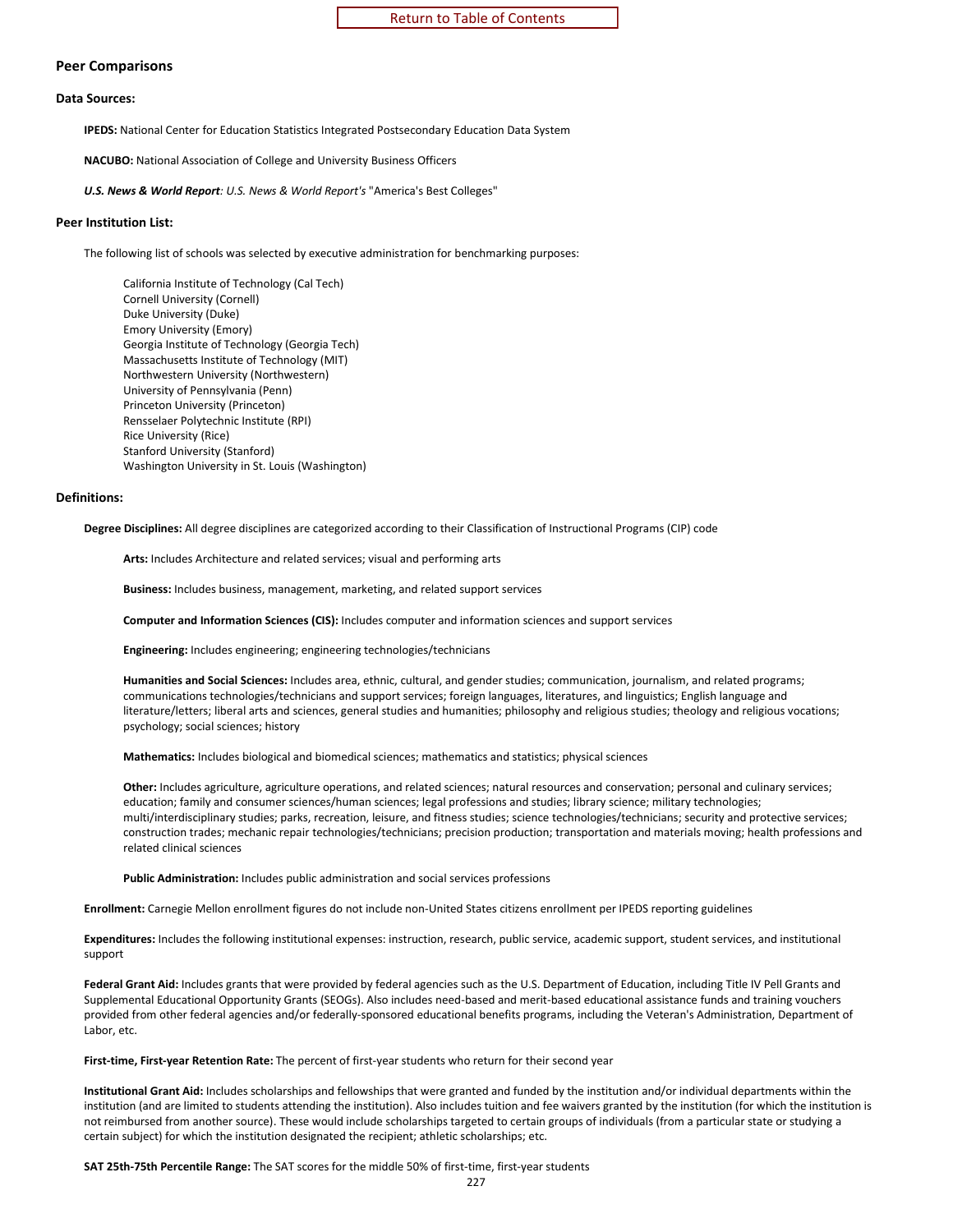#### Return to Table of Contents

**Six-year Graduation Rate:** The percent of first-time first-year students who graduate within six years

**State/Local Grant Aid:** Includes grants that were provided by the state such as Leveraging Educational Assistance Partnerships (LEAP) (formerly SSIGs). Also includes merit scholarships that were provided by the state and tuition and fee waivers for which the institution was reimbursed by a state agency. Local grants would include any local government grants, scholarships, or gift-aid that are awarded directly to the student.

**Student Loan Aid:** Includes all Title IV subsidized and unsubsidized loans made directly to students and for which the student is the designated borrower. (Include Perkins Loans made to students.) Excludes PLUS and other loans made directly to parents and for which the parent is the designated borrower. Also includes all institutionally- and privately-sponsored loans made to students, for which the student is the designated borrower (as long as the funds pass through the financial aid office).

**Student to Faculty Ratio:** The total full-time equivalent (FTE) enrollment of students divided by the total full-time equivalent (FTE) of instructional faculty. For this calculation, FTE is equal to full-time headcount plus one-third part-time headcount.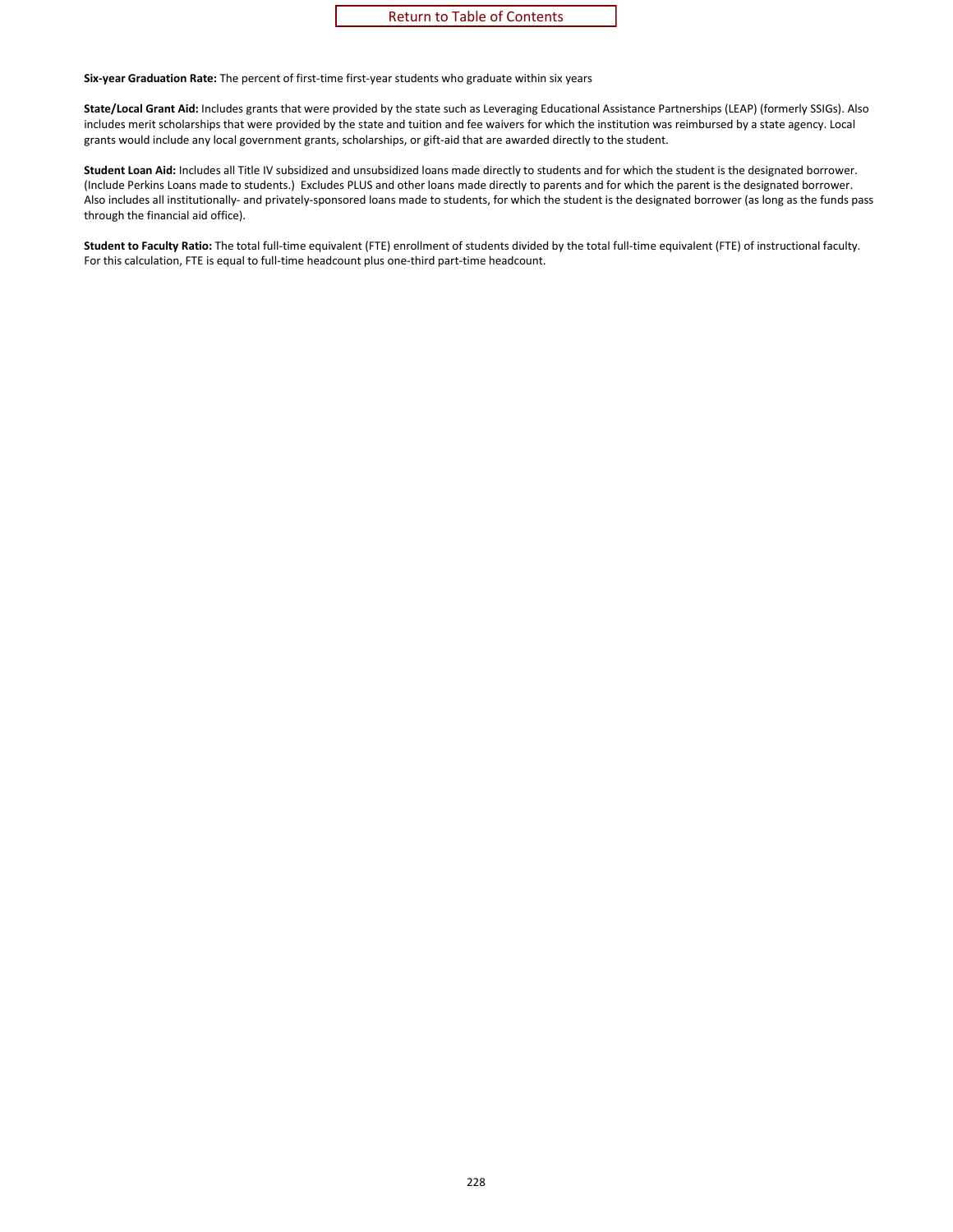<span id="page-4-0"></span>

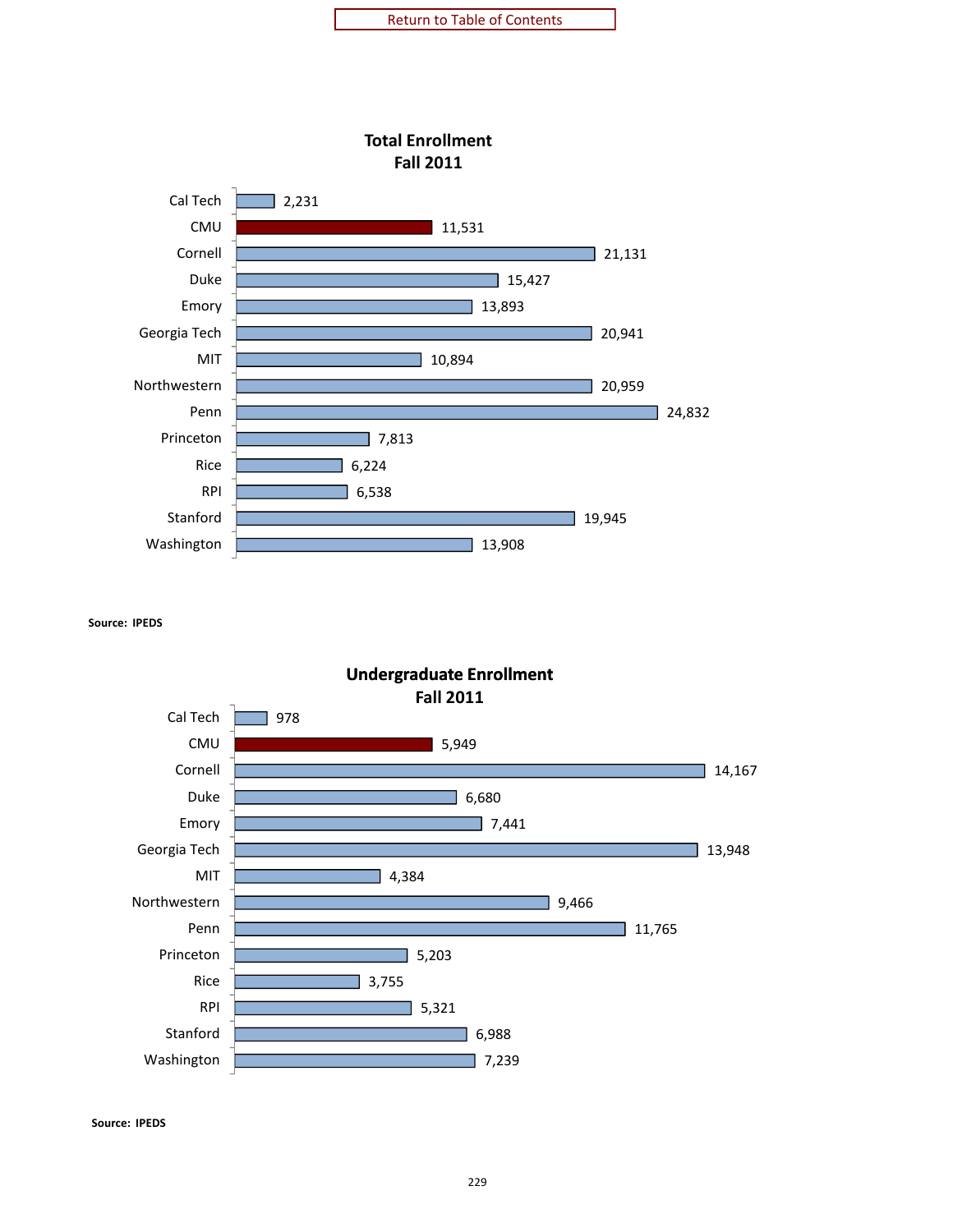<span id="page-5-0"></span>

### **Undergraduate Enrollment by Gender Fall 2011**

■Men ■Women

**Source: IPEDS**

### **Undergraduate Enrollment by Race and Citizenship Fall 2011**



% U.S. Citizen (Black, Hispanic, Pacific Islander/Native Hawaiian, and American Indian/Alaska Native)

■% International

% U.S. Citizen (Two or more races) **Source: IPEDS**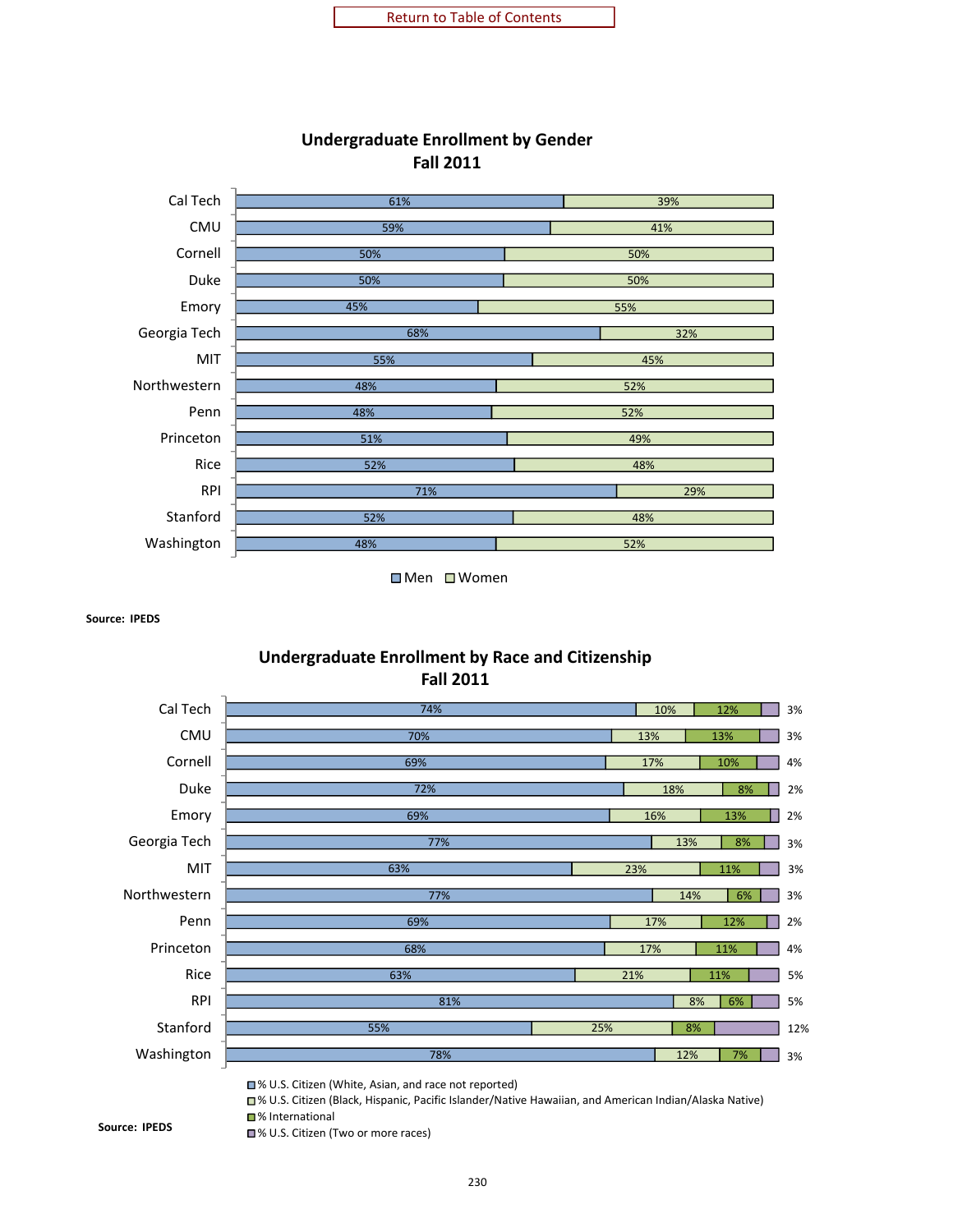<span id="page-6-0"></span>



**Graduate Enrollment by Gender** 

**Source: IPEDS** Men ■ Men ■ Women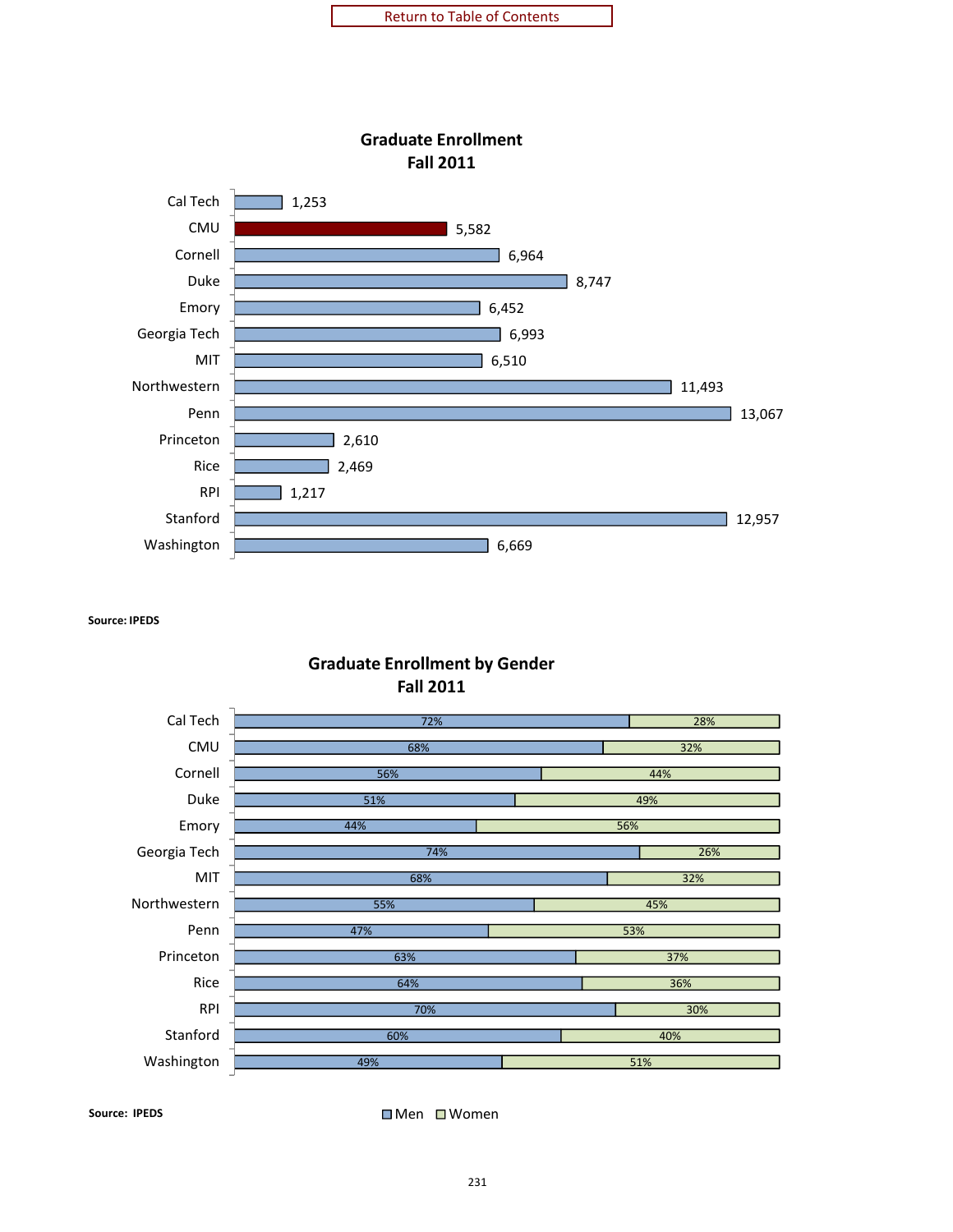<span id="page-7-0"></span>

### **Graduate Enrollment by Race and Citizenship Fall 2011**

% U.S. Citizen (Two or more races) **Source: IPEDS**

■% International

232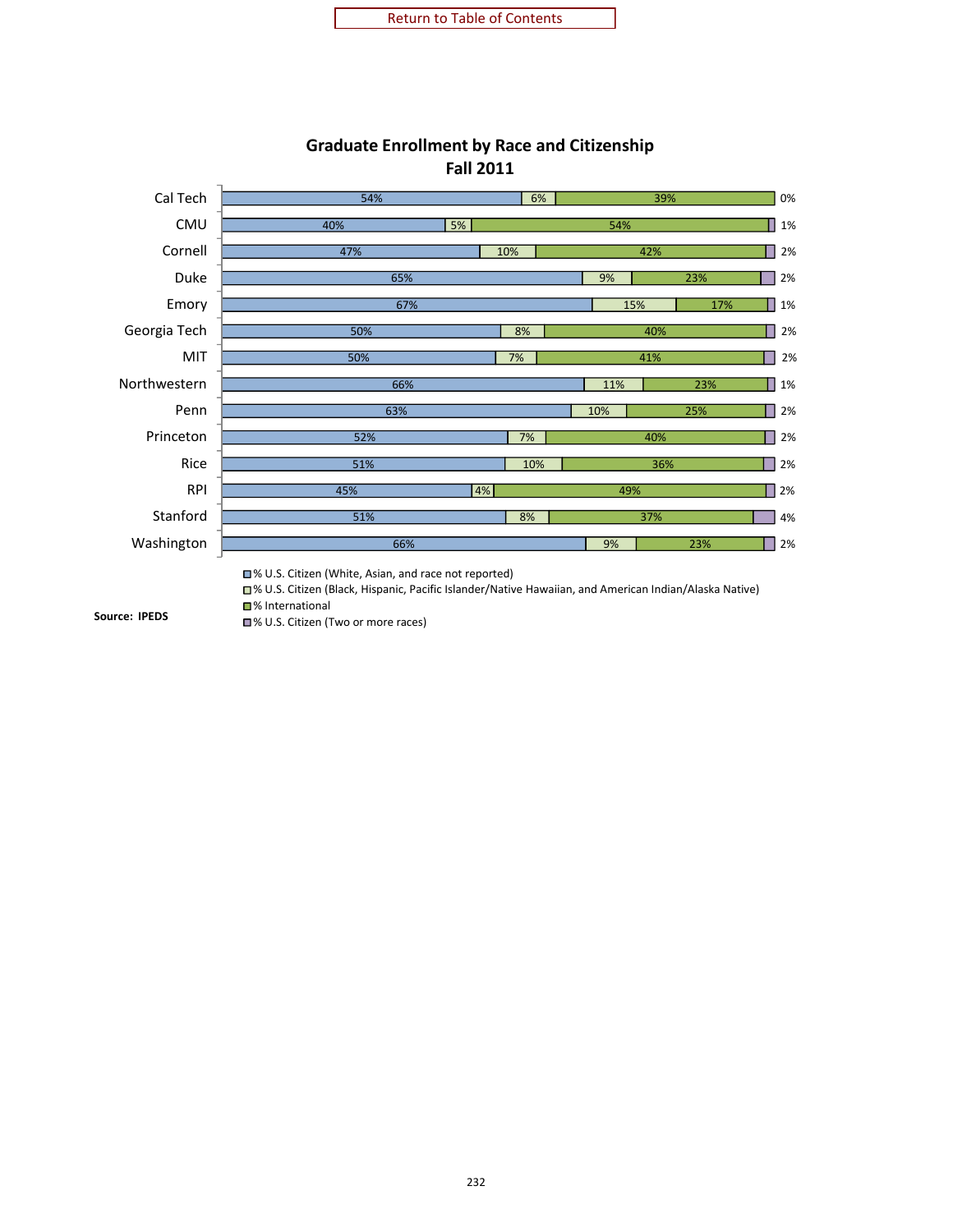<span id="page-8-0"></span>

### **Total Bachelor's, Master's, and Doctoral Degrees Awarded Academic Year 2010-11**

**Source: IPEDS**

### **Total Degrees Awarded by Level Academic Year 2010-11**

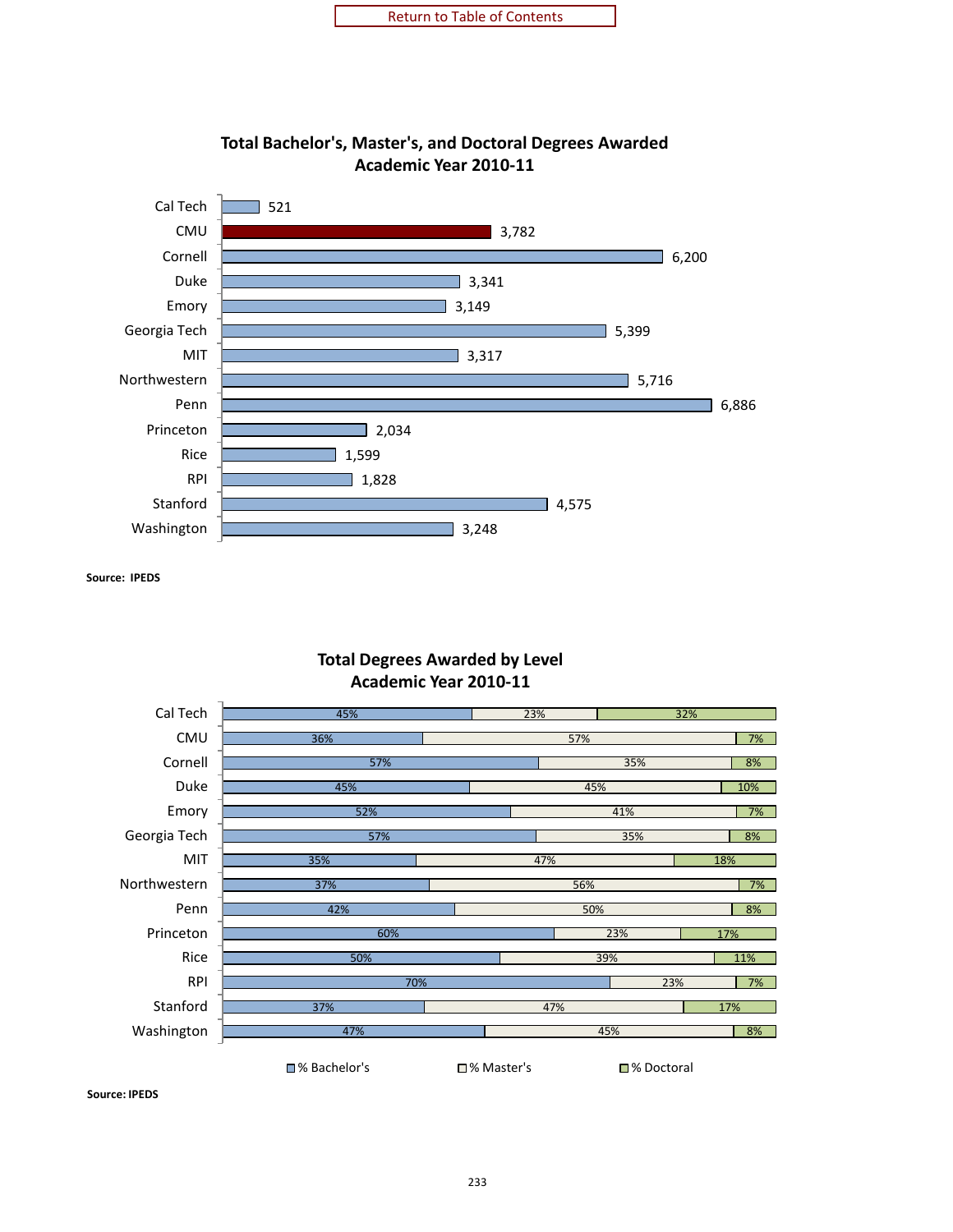#### <span id="page-9-0"></span>**Bachelor's Degrees Awarded by Discipline Academic Year 2010-11**

|                 | Arts | Eng | <b>Public</b> | Hum and | Math and | <b>CIS</b> | <b>Business</b> | Other | <b>Total</b> |
|-----------------|------|-----|---------------|---------|----------|------------|-----------------|-------|--------------|
|                 |      |     | Admin         | Soc Sci | Sci      |            |                 |       |              |
| Cal Tech        | 0%   | 41% | 0%            | 1%      | 44%      | 11%        | 1%              | 0%    | 235          |
| <b>CMU</b>      | 16%  | 24% | 1%            | 13%     | 16%      | 13%        | 8%              | 10%   | 1,367        |
| Cornell         | 7%   | 18% | 2%            | 20%     | 17%      | 3%         | 14%             | 19%   | 3,542        |
| <b>Duke</b>     | 3%   | 18% | 12%           | 46%     | 19%      | 2%         | 0%              | 2%    | 1,493        |
| <b>Emory</b>    | 2%   | 0%  | 0%            | 46%     | 21%      | 0%         | 18%             | 12%   | 1,641        |
| Georgia Tech    | 5%   | 57% | 1%            | 6%      | 8%       | 6%         | 14%             | 3%    | 3,062        |
| <b>MIT</b>      | 3%   | 44% | 0%            | 7%      | 24%      | 14%        | 5%              | 3%    | 1,161        |
| Northwestern    | 10%  | 15% | 3%            | 56%     | 11%      | 1%         | 1%              | 3%    | 2,135        |
| Penn            | 3%   | 9%  | 0%            | 39%     | 12%      | 3%         | 22%             | 12%   | 2,891        |
| Princeton       | 5%   | 17% | 7%            | 52%     | 20%      | 0%         | 0%              | 0%    | 1,219        |
| Rice            | 12%  | 22% | 0%            | 41%     | 21%      | 2%         | 0%              | 3%    | 802          |
| <b>RPI</b>      | 6%   | 58% | 0%            | 5%      | 12%      | 9%         | 8%              | 2%    | 1,281        |
| <b>Stanford</b> | 3%   | 19% | 2%            | 40%     | 15%      | 5%         | 0%              | 16%   | 1,670        |
| Washington      | 10%  | 14% | 0%            | 40%     | 17%      | 3%         | 11%             | 5%    | 1,539        |

Arts - Architecture and Visual and Performing Arts

Eng - Engineering

Public Admin - Public Administration and Social Services

Hum and Soc Sci - Humanities and Social Sciences

Math and Sci - Mathematics, Statistics, Biological, and Physical Sciences

CIS - Computer and Information Sciences

Business - Business Management, Marketing, and Related Support Services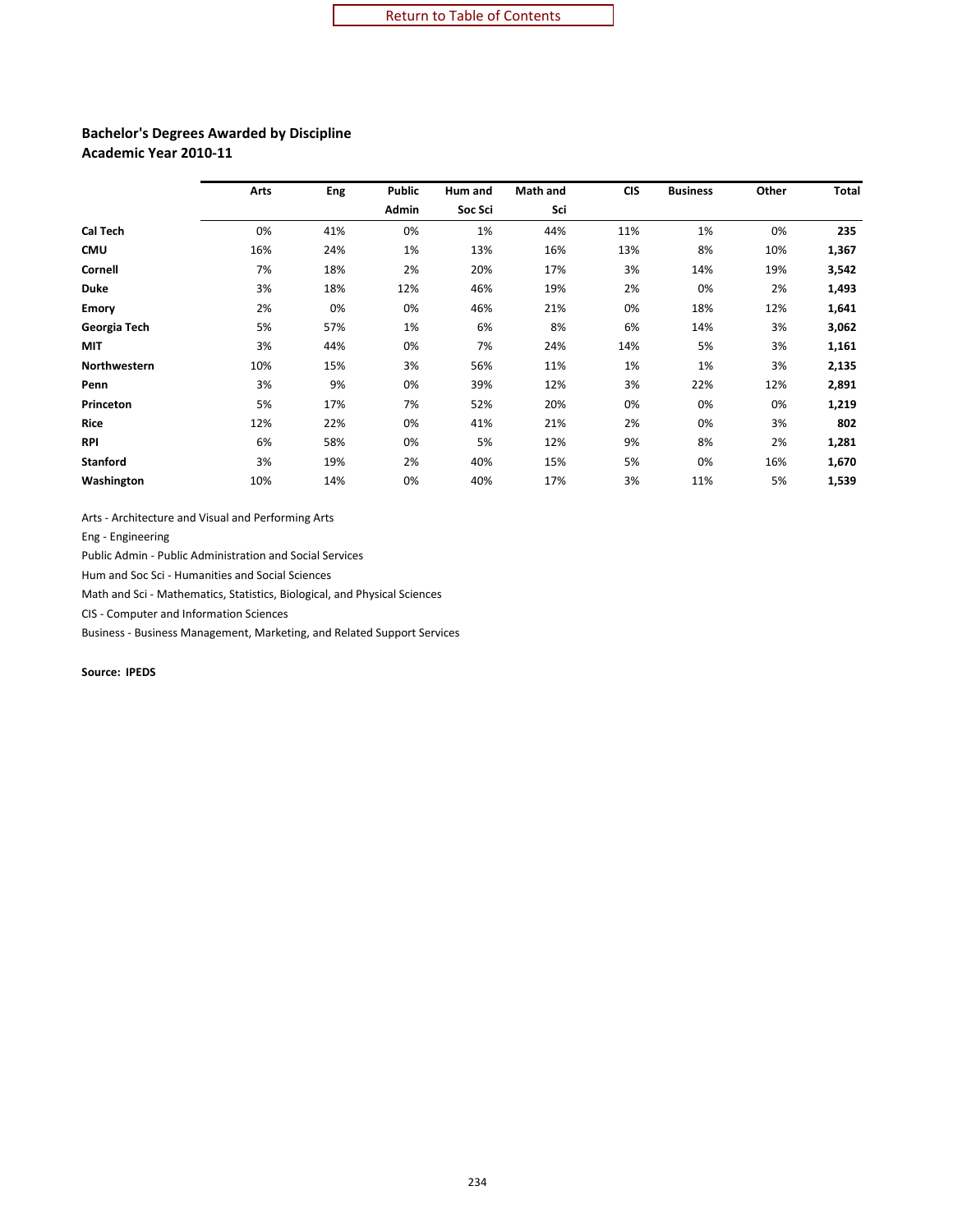#### <span id="page-10-0"></span>**Master's Degrees Awarded by Discipline Academic Year 2010-11**

|                     | Arts | Eng | <b>Public</b> | Hum and | Math and | <b>CIS</b> | <b>Business</b> | Other | <b>Total</b> |
|---------------------|------|-----|---------------|---------|----------|------------|-----------------|-------|--------------|
|                     |      |     | Admin         | Soc Sci | Sci      |            |                 |       |              |
| Cal Tech            | 0%   | 66% | 0%            | 3%      | 28%      | 3%         | 0%              | 0%    | 118          |
| <b>CMU</b>          | 7%   | 25% | 10%           | 3%      | 4%       | 27%        | 20%             | 3%    | 2,145        |
| Cornell             | 6%   | 29% | 6%            | 6%      | 6%       | 7%         | 31%             | 10%   | 2,163        |
| <b>Duke</b>         | 1%   | 16% | 3%            | 13%     | 18%      | 1%         | 46%             | 3%    | 1,519        |
| <b>Emory</b>        | 1%   | 0%  | 0%            | 14%     | 11%      | 1%         | 33%             | 41%   | 1,284        |
| Georgia Tech        | 10%  | 49% | 1%            | 3%      | 5%       | 15%        | 16%             | 2%    | 1,888        |
| <b>MIT</b>          | 9%   | 40% | 0%            | 3%      | 1%       | 8%         | 38%             | 0%    | 1,547        |
| <b>Northwestern</b> | 3%   | 9%  | 2%            | 18%     | 3%       | 2%         | 44%             | 19%   | 3,199        |
| Penn                | 8%   | 6%  | 7%            | 9%      | 6%       | 3%         | 29%             | 33%   | 3,452        |
| Princeton           | 10%  | 20% | 20%           | 31%     | 15%      | 0%         | 4%              | 0%    | 465          |
| Rice                | 11%  | 11% | 0%            | 9%      | 14%      | 2%         | 49%             | 3%    | 619          |
| <b>RPI</b>          | 5%   | 38% | 0%            | 2%      | 11%      | 12%        | 27%             | 6%    | 416          |
| <b>Stanford</b>     | 1%   | 39% | 1%            | 11%     | 10%      | 7%         | 21%             | 10%   | 2,143        |
| Washington          | 9%   | 10% | 16%           | 7%      | 7%       | 4%         | 32%             | 15%   | 1,461        |

Arts - Architecture and Visual and Performing Arts

Eng - Engineering

Public Admin - Public Administration and Social Services

Hum and Soc Sci - Humanities and Social Sciences

Math and Sci - Mathematics, Statistics, Biological, and Physical Sciences

CIS - Computer and Information Sciences

Business - Business Management, Marketing, and Related Support Services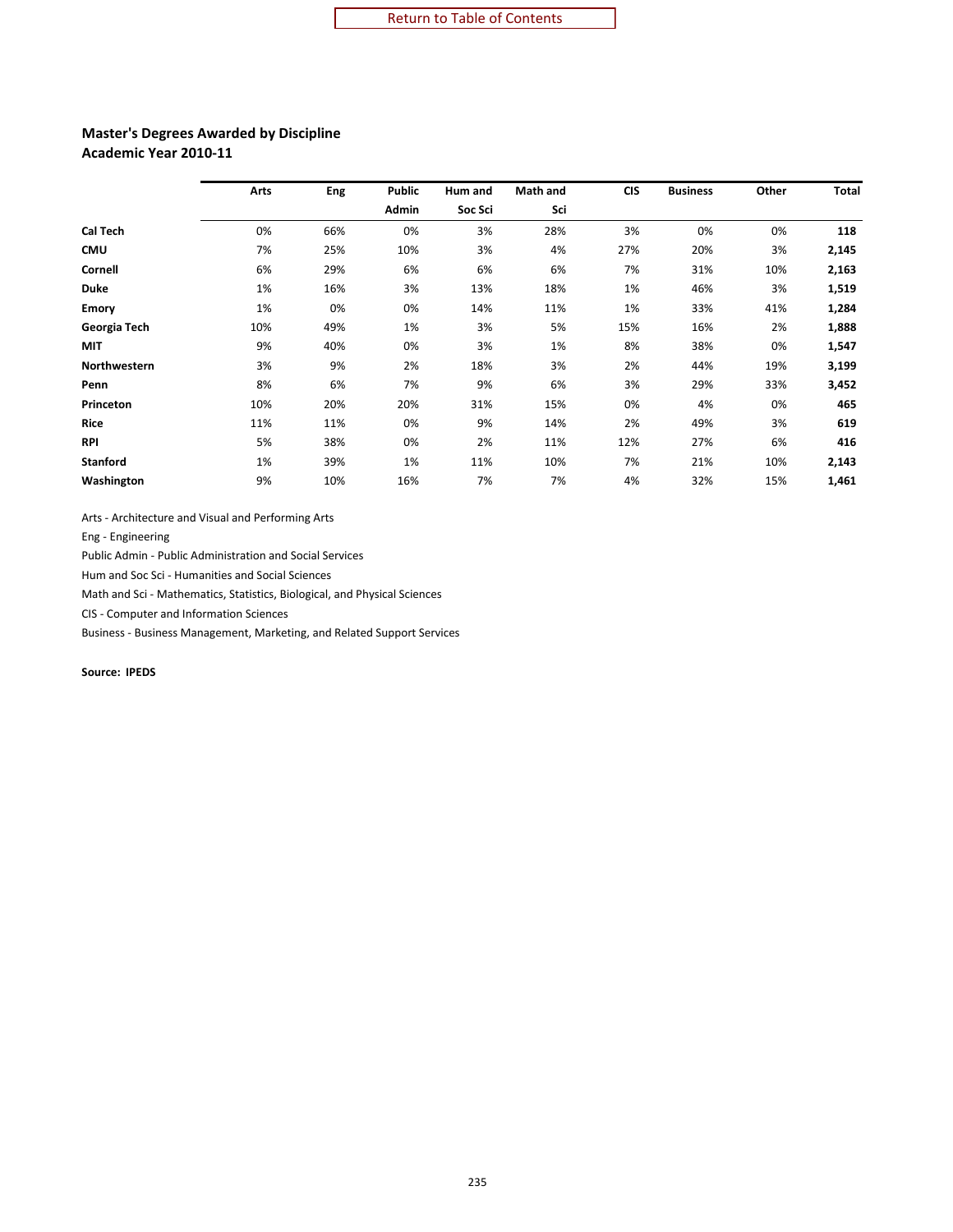#### <span id="page-11-0"></span>**Doctoral Degrees Awarded by Discipline Academic Year 2010-11**

|                 | Arts | Eng | <b>Public</b> | Hum and | Math and | <b>CIS</b> | <b>Business</b> | Other | <b>Total</b> |
|-----------------|------|-----|---------------|---------|----------|------------|-----------------|-------|--------------|
|                 |      |     |               |         |          |            |                 |       |              |
|                 |      |     | Admin         | Soc Sci | Sci      |            |                 |       |              |
| <b>Cal Tech</b> | 0%   | 37% | 0%            | 1%      | 60%      | 2%         | 0%              | 0%    | 168          |
| <b>CMU</b>      | 1%   | 43% | 1%            | 6%      | 23%      | 19%        | 5%              | 1%    | 270          |
| Cornell         | 4%   | 22% | 0%            | 21%     | 33%      | 3%         | 3%              | 14%   | 495          |
| <b>Duke</b>     | 2%   | 20% | 0%            | 22%     | 32%      | 2%         | 4%              | 18%   | 329          |
| <b>Emory</b>    | 0%   | 7%  | 0%            | 37%     | 44%      | 0%         | 2%              | 9%    | 224          |
| Georgia Tech    | 3%   | 65% | 2%            | 2%      | 19%      | 7%         | 2%              | 0%    | 449          |
| MIT             | 3%   | 48% | 0%            | 10%     | 30%      | 5%         | 2%              | 2%    | 609          |
| Northwestern    | 7%   | 24% | 0%            | 24%     | 37%      | 1%         | 5%              | 3%    | 382          |
| Penn            | 3%   | 10% | 3%            | 26%     | 33%      | 2%         | 3%              | 20%   | 543          |
| Princeton       | 7%   | 26% | 3%            | 33%     | 31%      | 0%         | 0%              | 0%    | 350          |
| Rice            | 3%   | 35% | 0%            | 21%     | 36%      | 5%         | 0%              | 0%    | 178          |
| <b>RPI</b>      | 3%   | 54% | 0%            | 6%      | 27%      | 5%         | 2%              | 4%    | 131          |
| <b>Stanford</b> | 1%   | 31% | 0%            | 17%     | 32%      | 3%         | 2%              | 13%   | 762          |
| Washington      | 2%   | 12% | 3%            | 26%     | 46%      | 2%         | 5%              | 3%    | 248          |
|                 |      |     |               |         |          |            |                 |       |              |

Arts - Architecture and Visual and Performing Arts

Eng - Engineering

Public Admin - Public Administration and Social Services

Hum and Soc Sci - Humanities and Social Sciences

Math and Sci - Mathematics, Statistics, Biological, and Physical Sciences

CIS - Computer and Information Sciences

Business - Business Management, Marketing, and Related Support Services

#### **Source: IPEDS**

**Doctoral degrees include only research degrees and do not include professional degrees**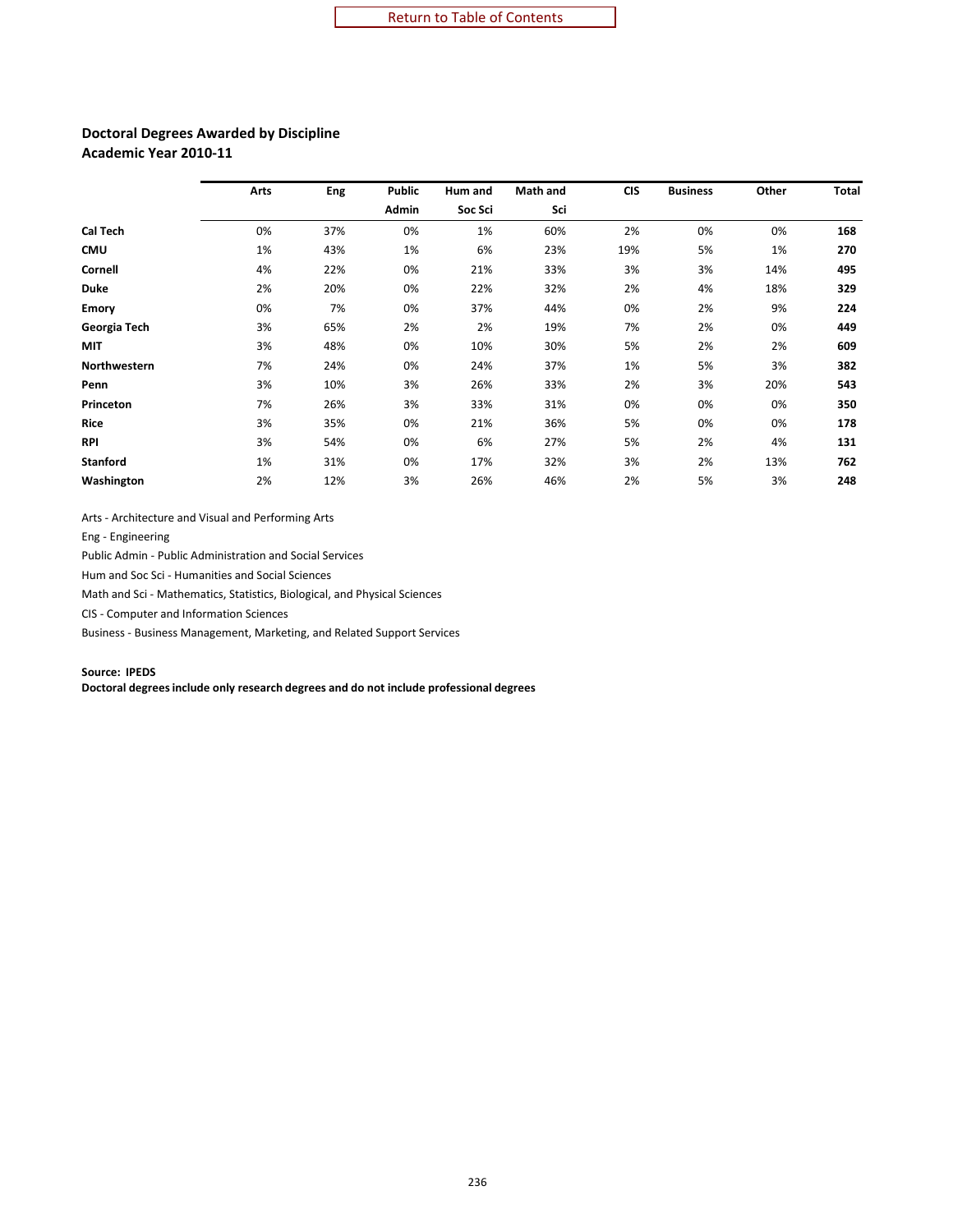

<span id="page-12-0"></span>

### **First‐time, First‐year Enrollment by Gender Fall 2011**

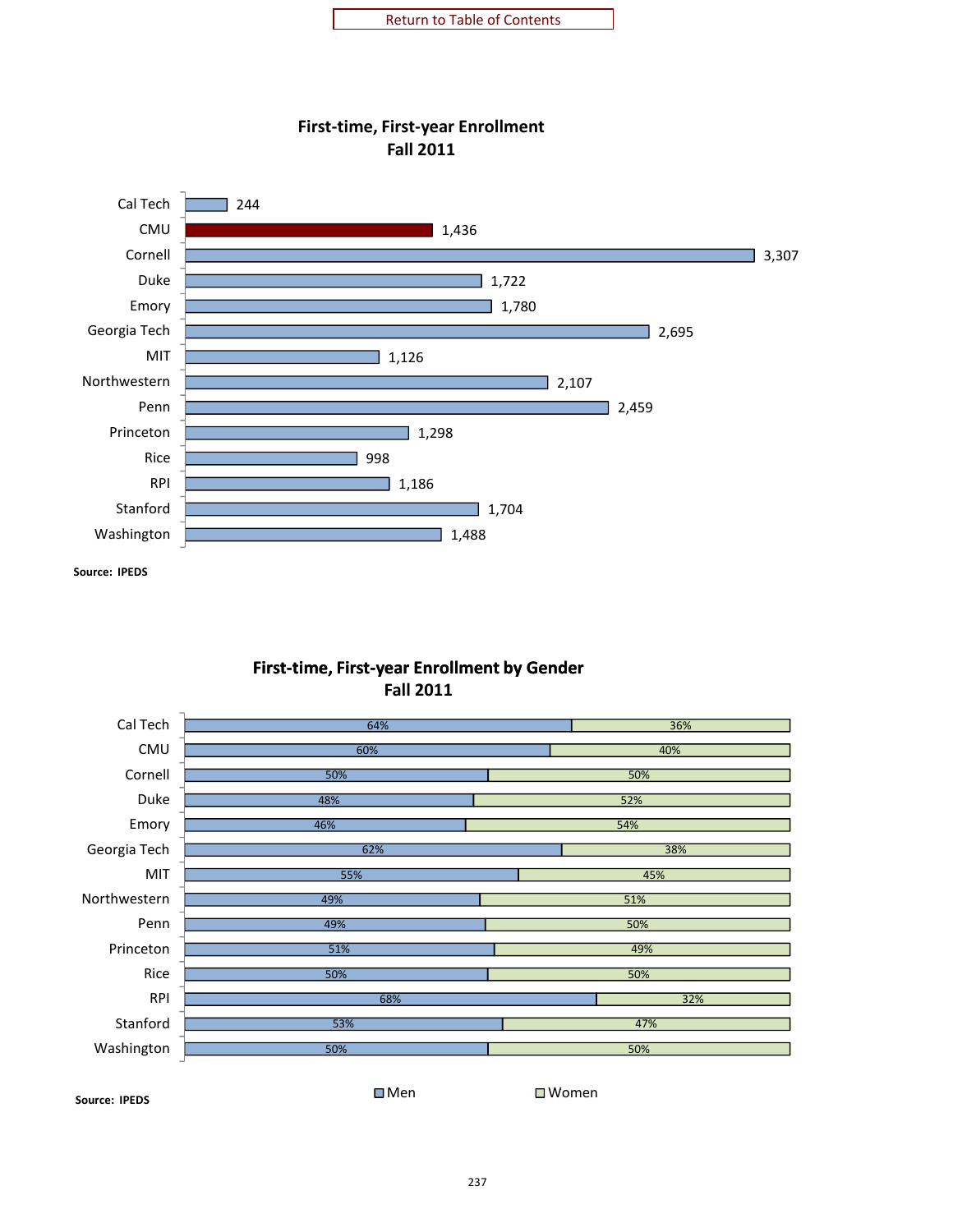<span id="page-13-0"></span>

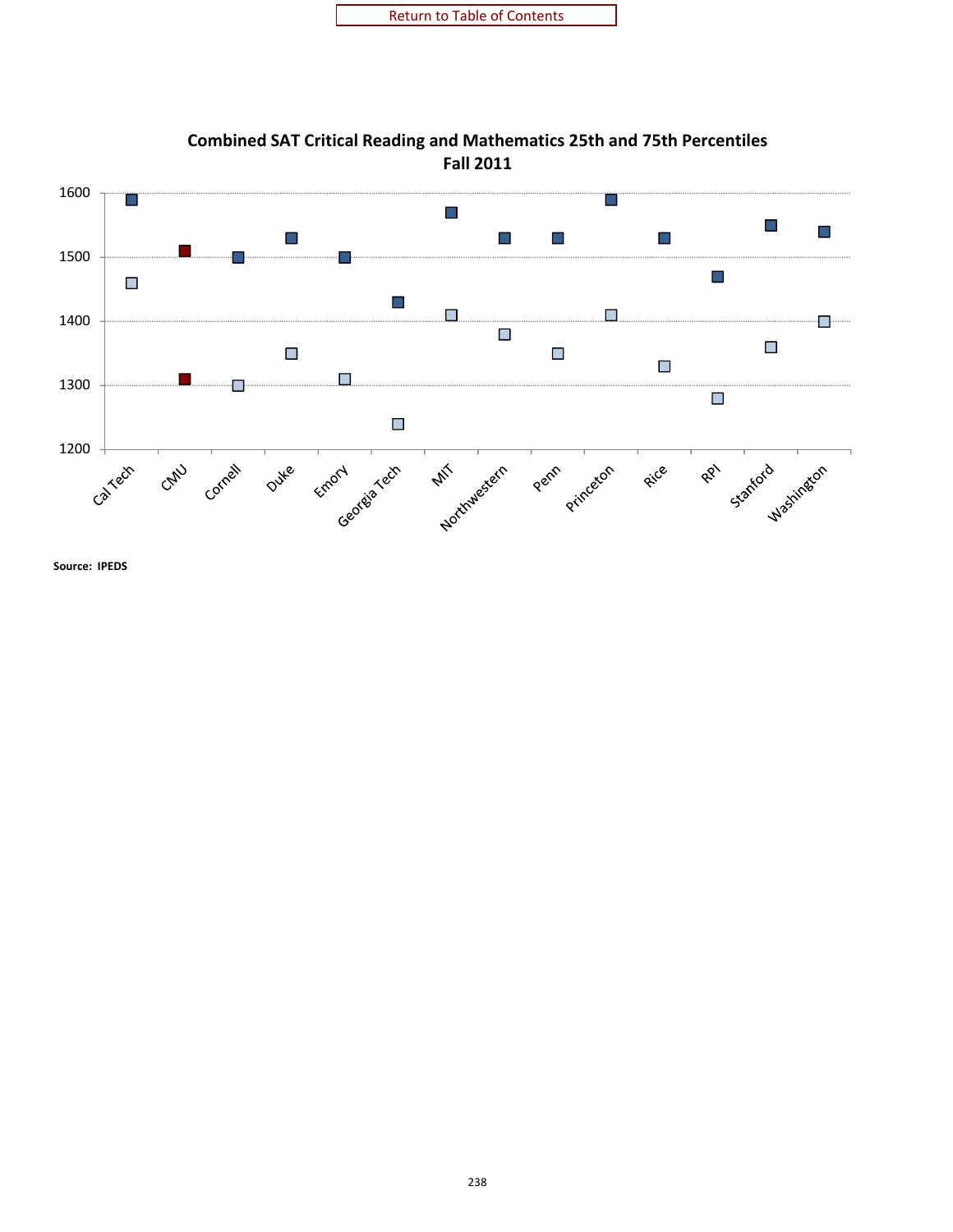

<span id="page-14-0"></span>



### **First‐Time, First‐year Yield Fall 2011**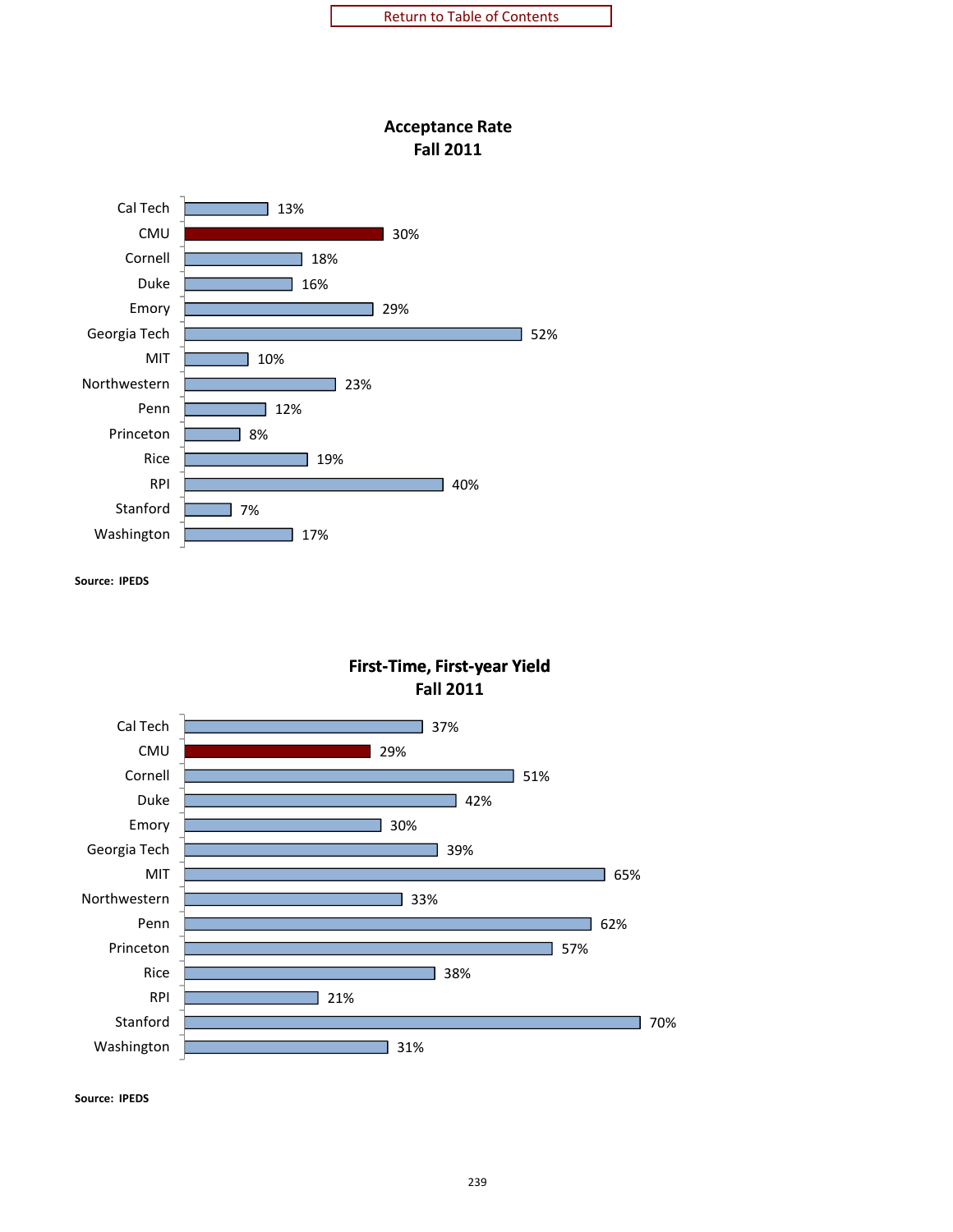

<span id="page-15-0"></span>

**Six‐year Graduation Rate Fall 2005 Cohort**

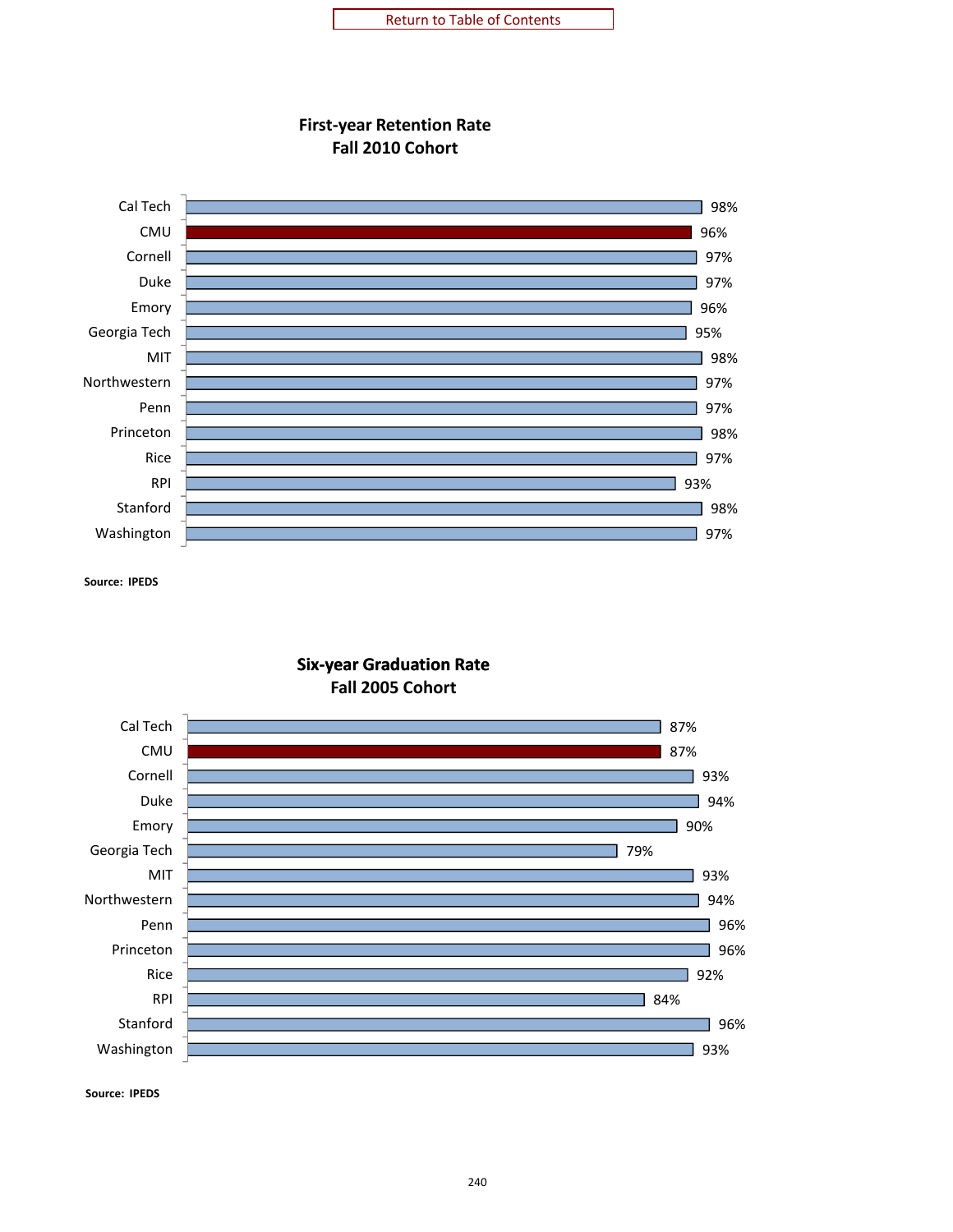

**University Endowment Funds (\$000)**

<span id="page-16-0"></span>

**Source: NACUBO**

**Average Peer Institution = \$6,695,558**

### **University Endowment Funds per FTE Student (\$000) Fiscal Year 2011**

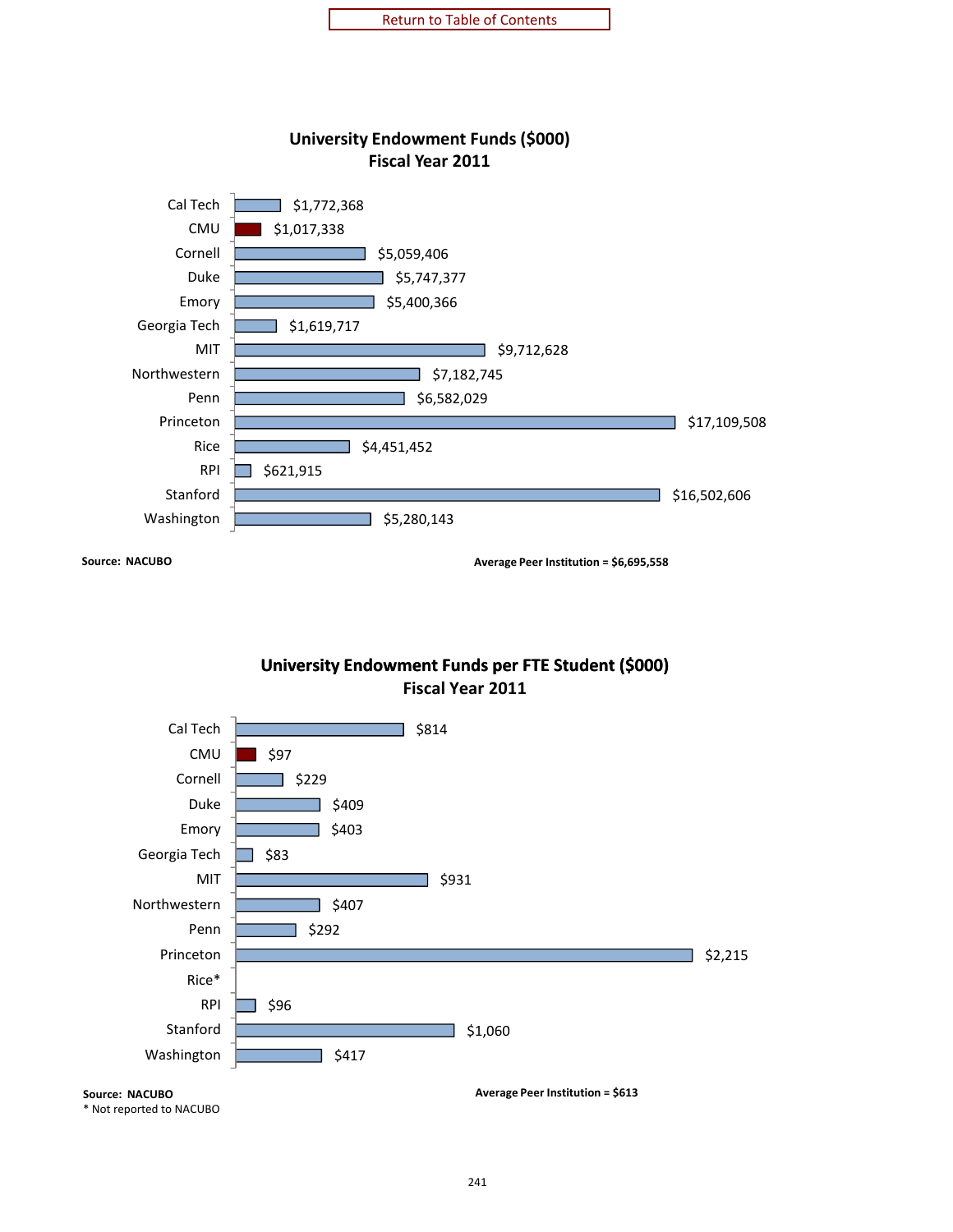<span id="page-17-0"></span>

### **Expenditures per FTE Student (\$000) Fiscal Year 2011**

**Source: IPEDS Average Peer Institution = \$107**

**Tuition, Fees, Room, and Board Room,Academic Year <sup>2012</sup>‐<sup>2013</sup>**



**Source: Institution Websites Average Peer Institution = \$53,342**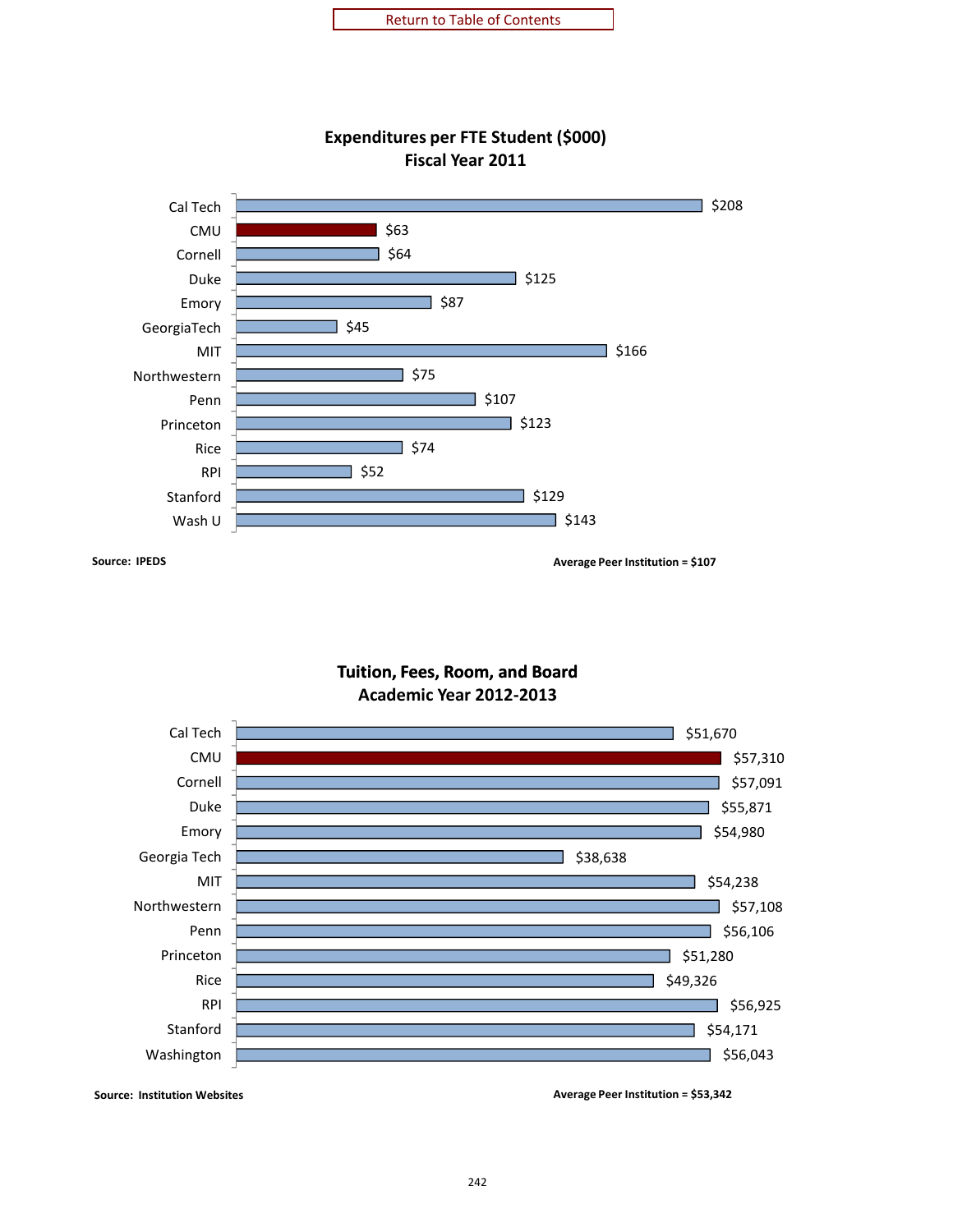<span id="page-18-0"></span>

**Percent of Full‐time, First‐Time Students Receiving Institutional Grant Aid Fall 2010 Cohort**

**Source: IPEDS**



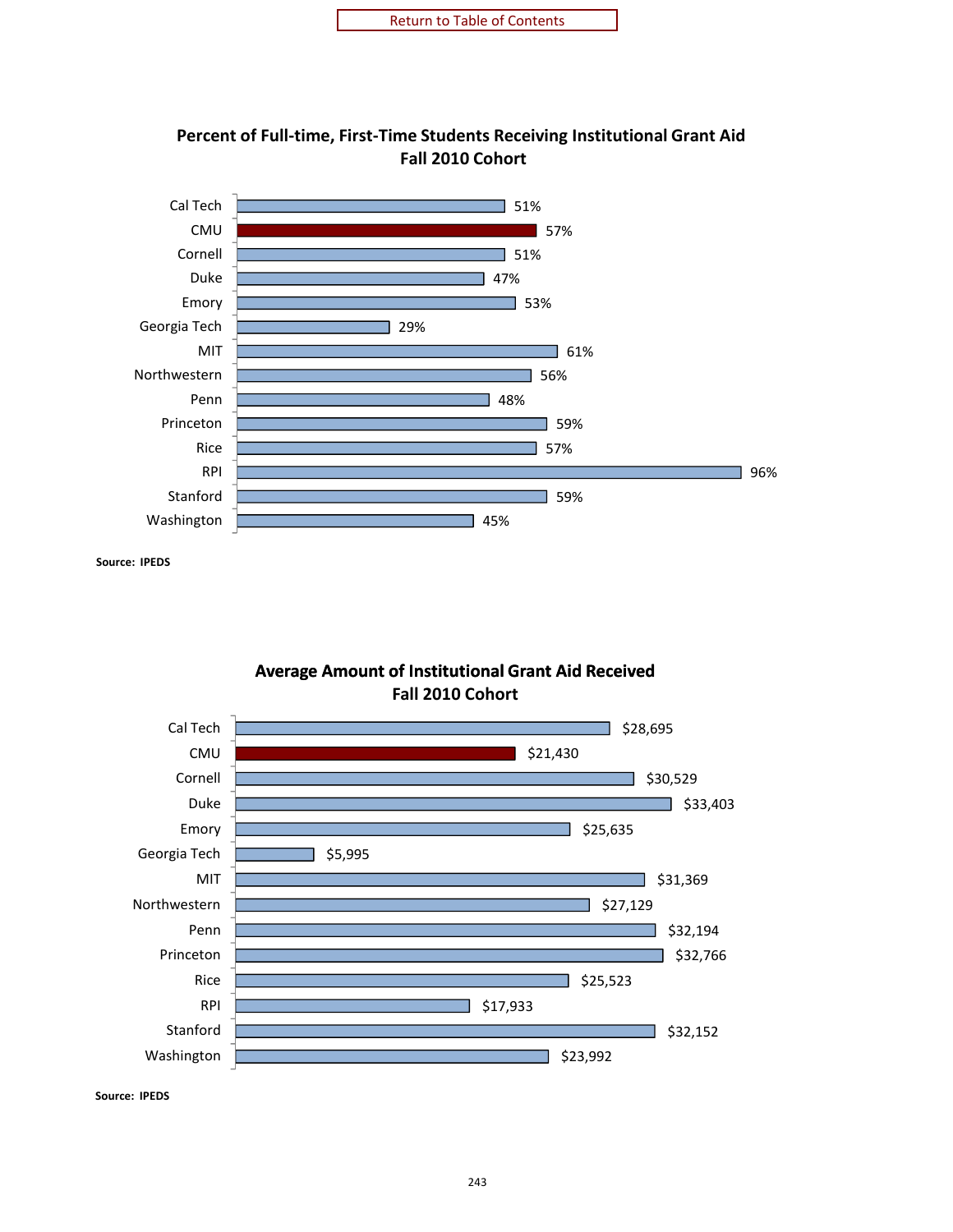<span id="page-19-0"></span>

**Percent of Full‐time, First‐time Students Receiving Loan Aid Fall 2010 Cohort**

**Source: IPEDS**



**Average Amount of Student Loan Aid Received**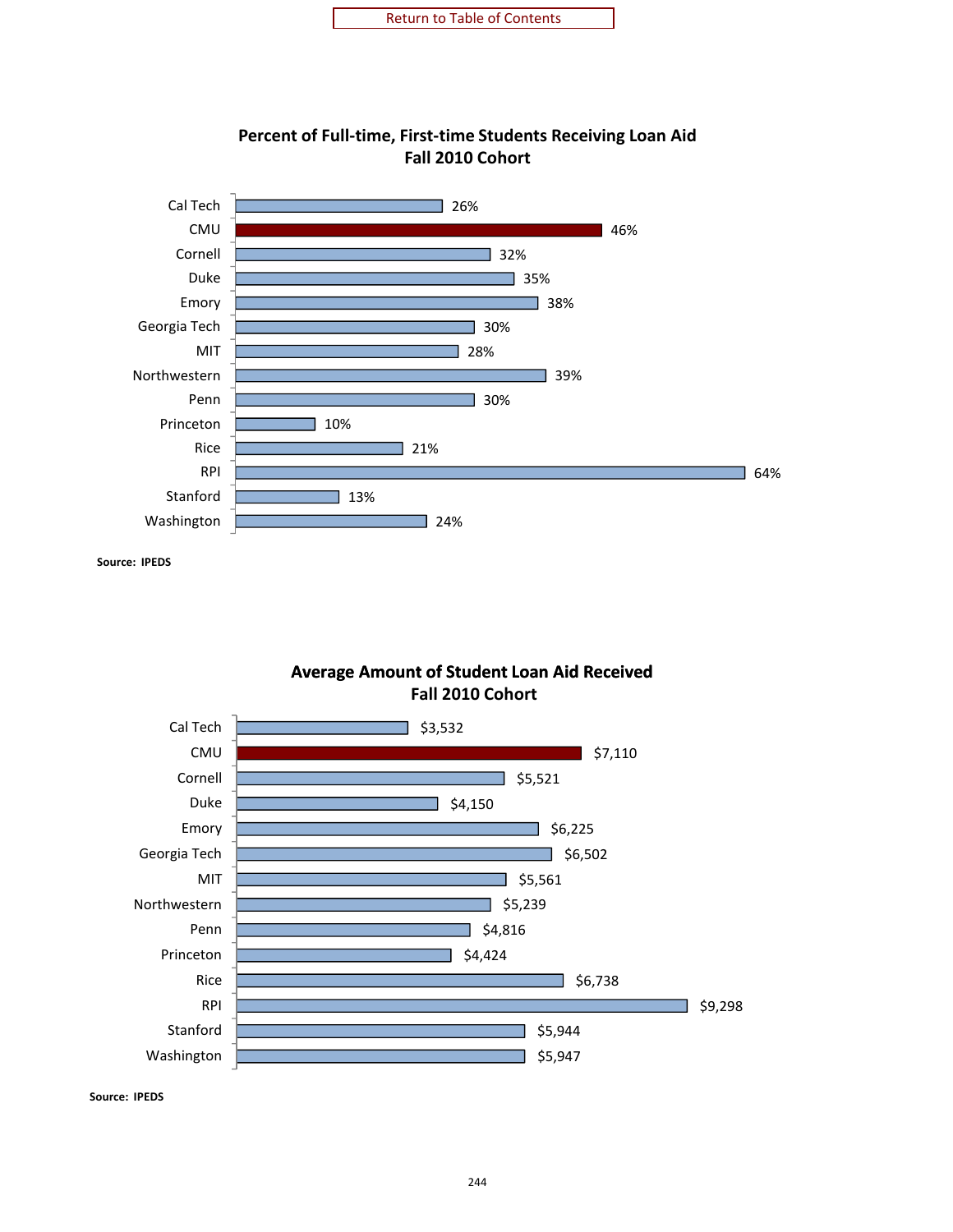# Carnegie Mellon University (CMU)

Established: 1900 Student to Faculty Ratio: 12:1 Institutional Data: http://www.cmu.edu/ira

Location: Pittsburgh, Pennsylvania Tuition, Fees, Room, and Board: \$57,310

<span id="page-20-0"></span>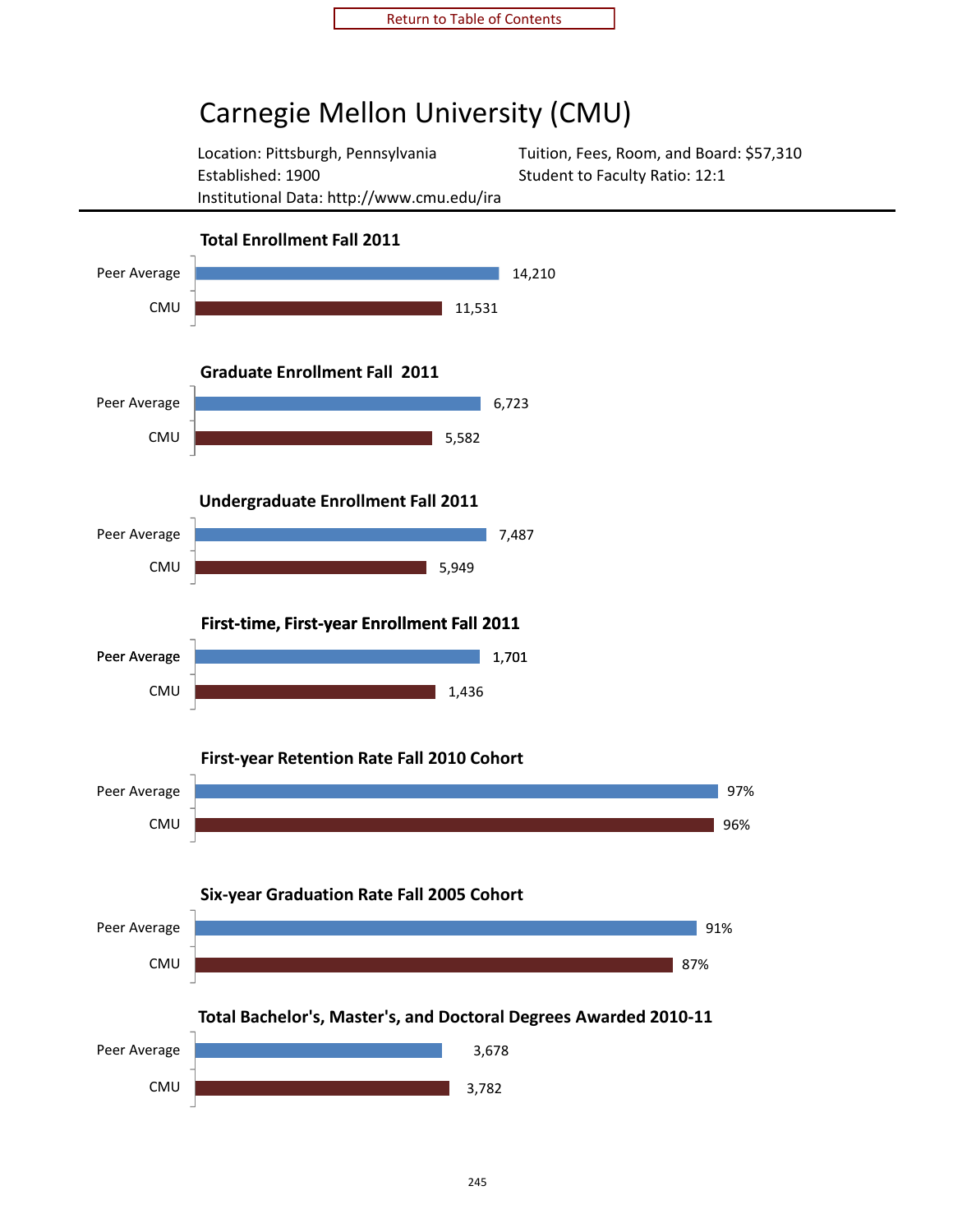# <span id="page-21-0"></span>California Institute of Technology (Cal Tech)

Location: Pasadena, California Tuition, Fees, Room, and Board: \$51,670 Established: 1891 Student to Faculty Ratio: 3:1 Institutional Data: http://www.iro.caltech.edu/

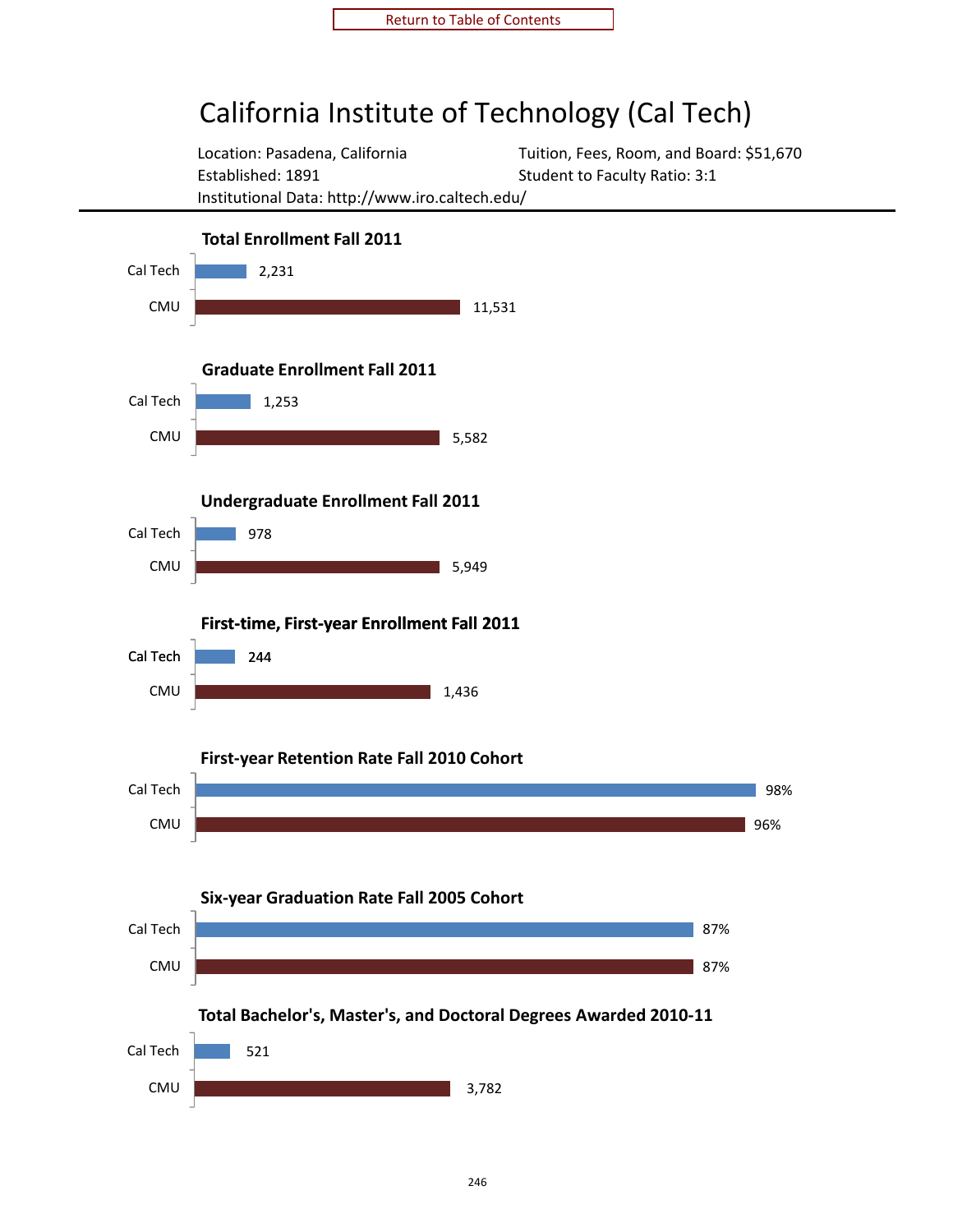# <span id="page-22-0"></span>Cornell University (Cornell)

Location: Ithaca, New York Tuition, Fees, Room, and Board: \$57,091 Established: 1865 Student to Faculty Ratio: 12:1 Institutional Data: http://www.dpb.cornell.edu/

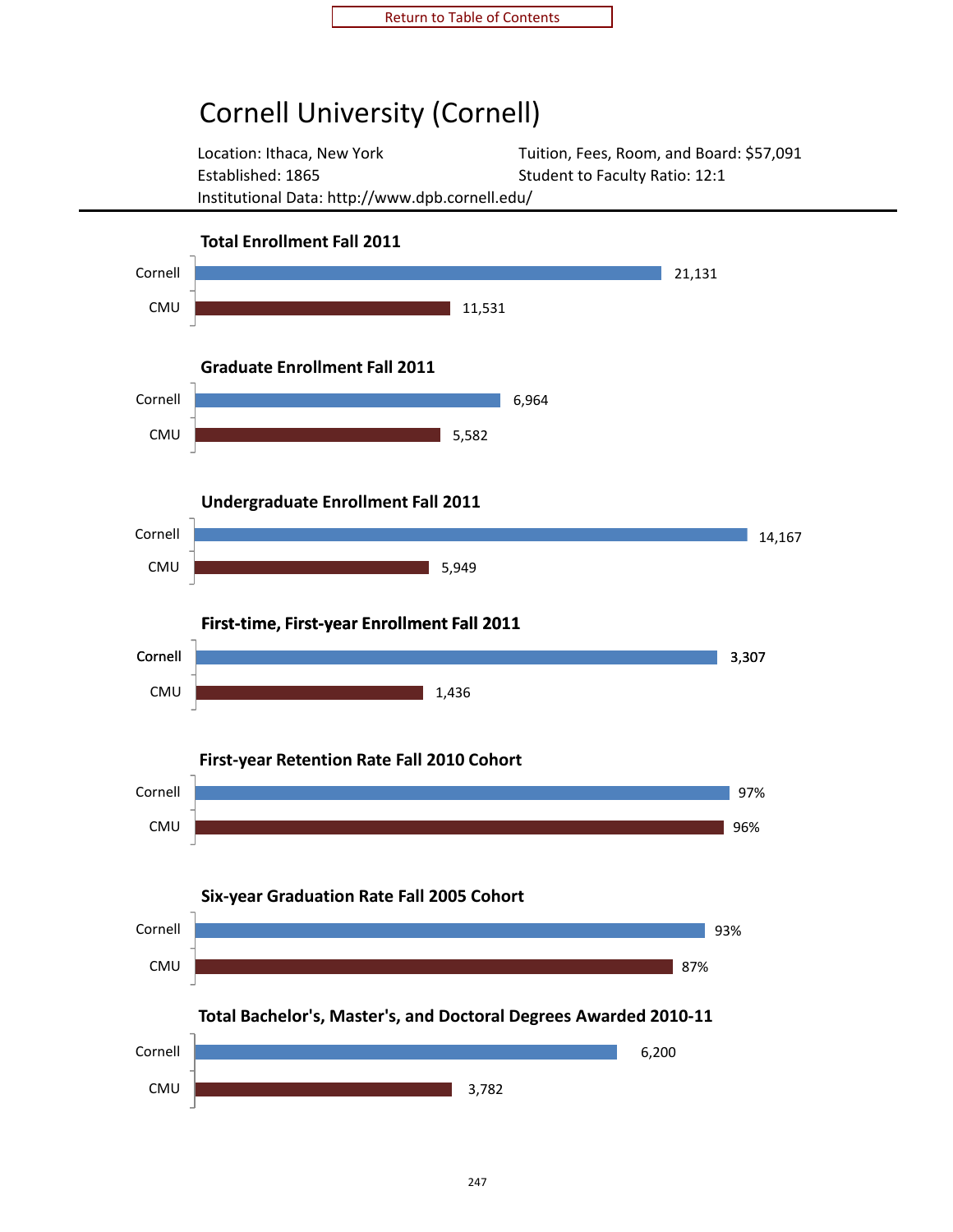# <span id="page-23-0"></span>Duke University (Duke)

Established: 1838 Student to Faculty Ratio: 7:1 Institutional Data: http://ir.provost.duke.edu/

Location: Durham, North Carolina Tuition, Fees, Room, and Board: \$55,871

96%

97%







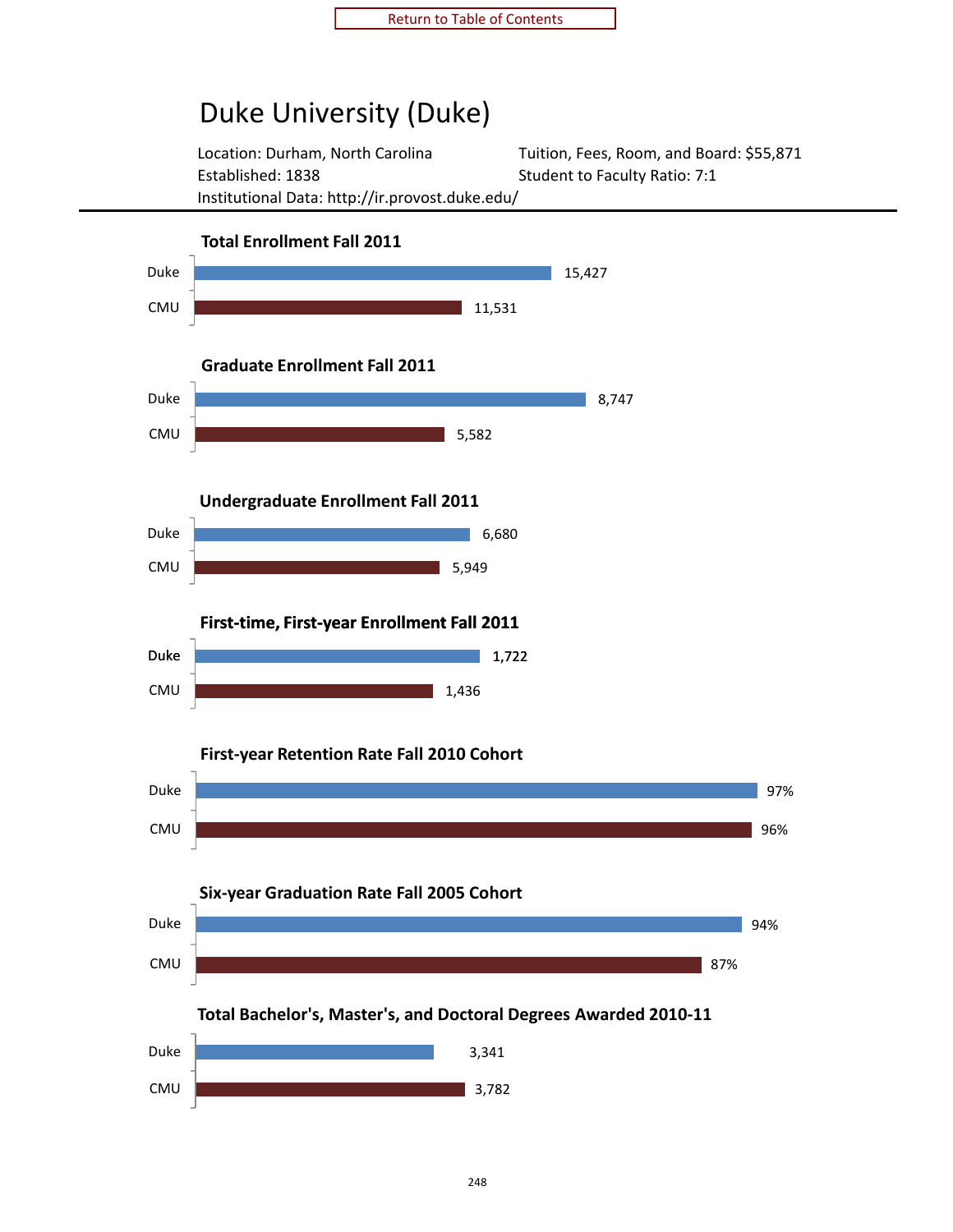# <span id="page-24-0"></span>Emory University (Emory)

Location: Atlanta, Georgia Tuition, Fees, Room, and Board: \$54,980 Established: 1836 Student to Faculty Ratio: 7:1 Institutional Data: http://www.oirpe.emory.edu/index.html

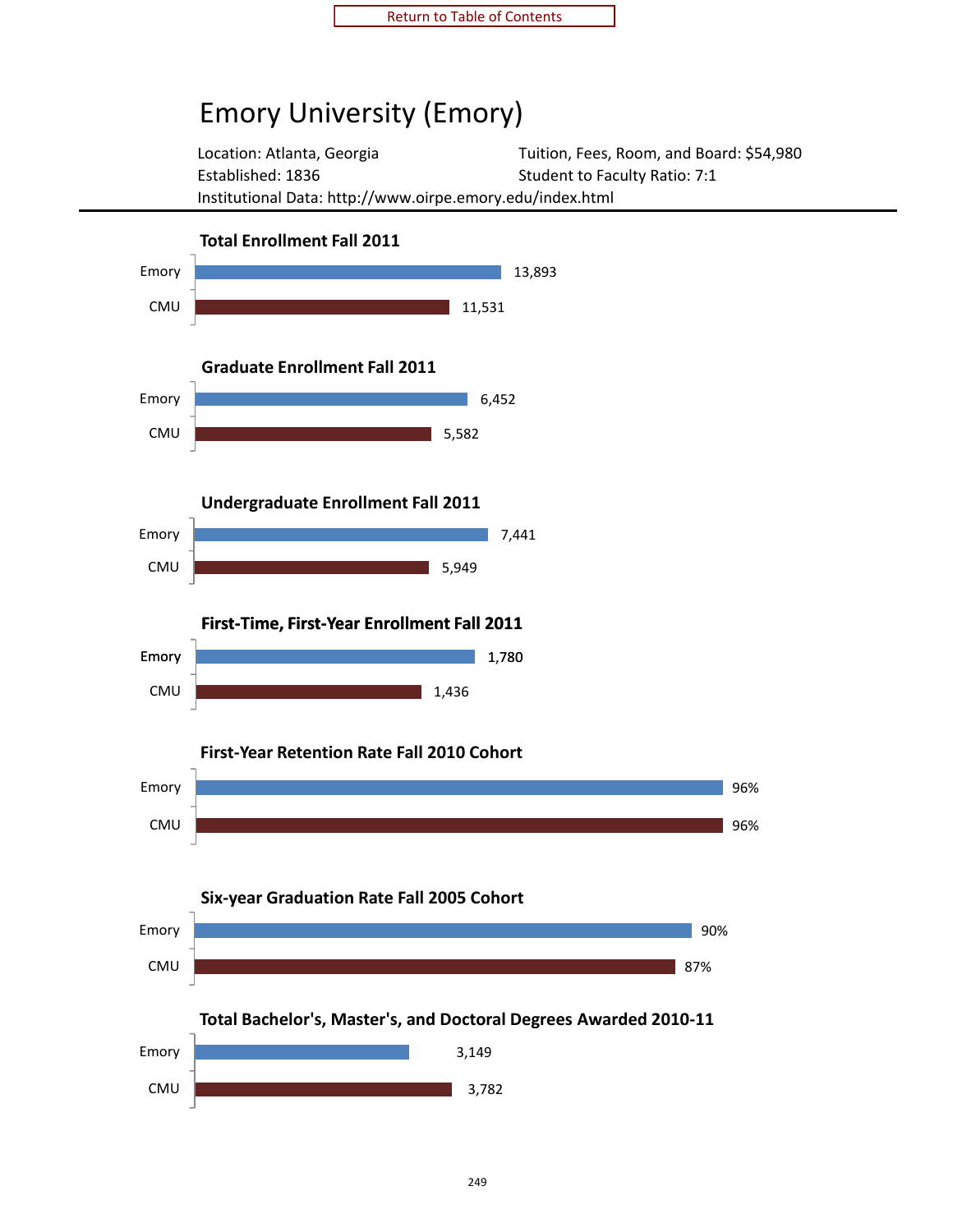# <span id="page-25-0"></span>Georgia Institute of Technology (Georgia Tech)

Location: Atlanta, Georgia Tuition, Fees, Room, and Board: \$38,638 Established: 1885 Student to Faculty Ratio: 17:1 Institutional Data: http://www.irp.gatech.edu/

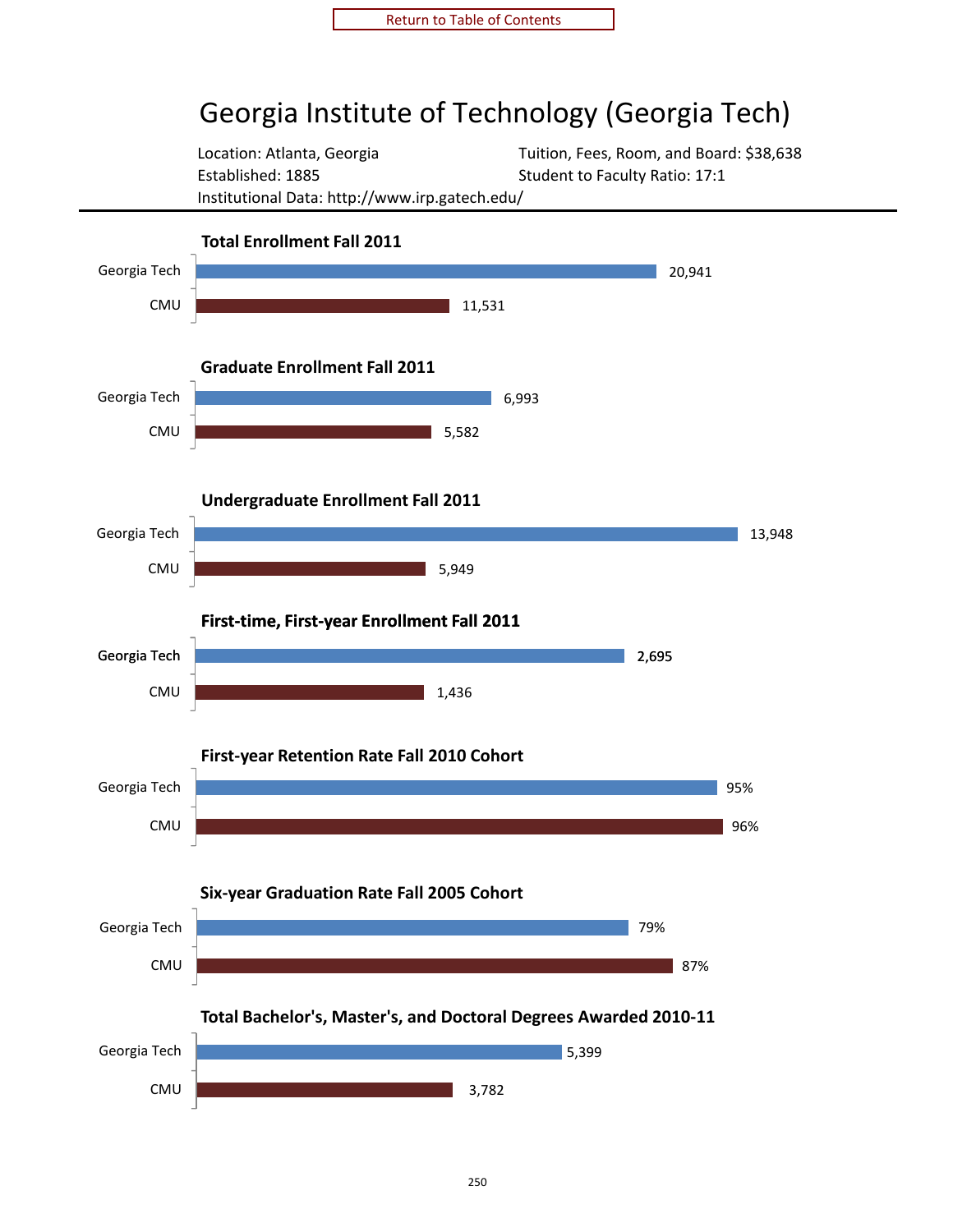# <span id="page-26-0"></span>Massachusetts Institute of Technology (MIT)

Location: Cambridge, Massachusetts Tuition, Fees, Room, and Board: \$54,238 Established: 1861 Student to Faculty Ratio: 8:1 Institutional Data: http://web.mit.edu/ir/

93%

96%

98%

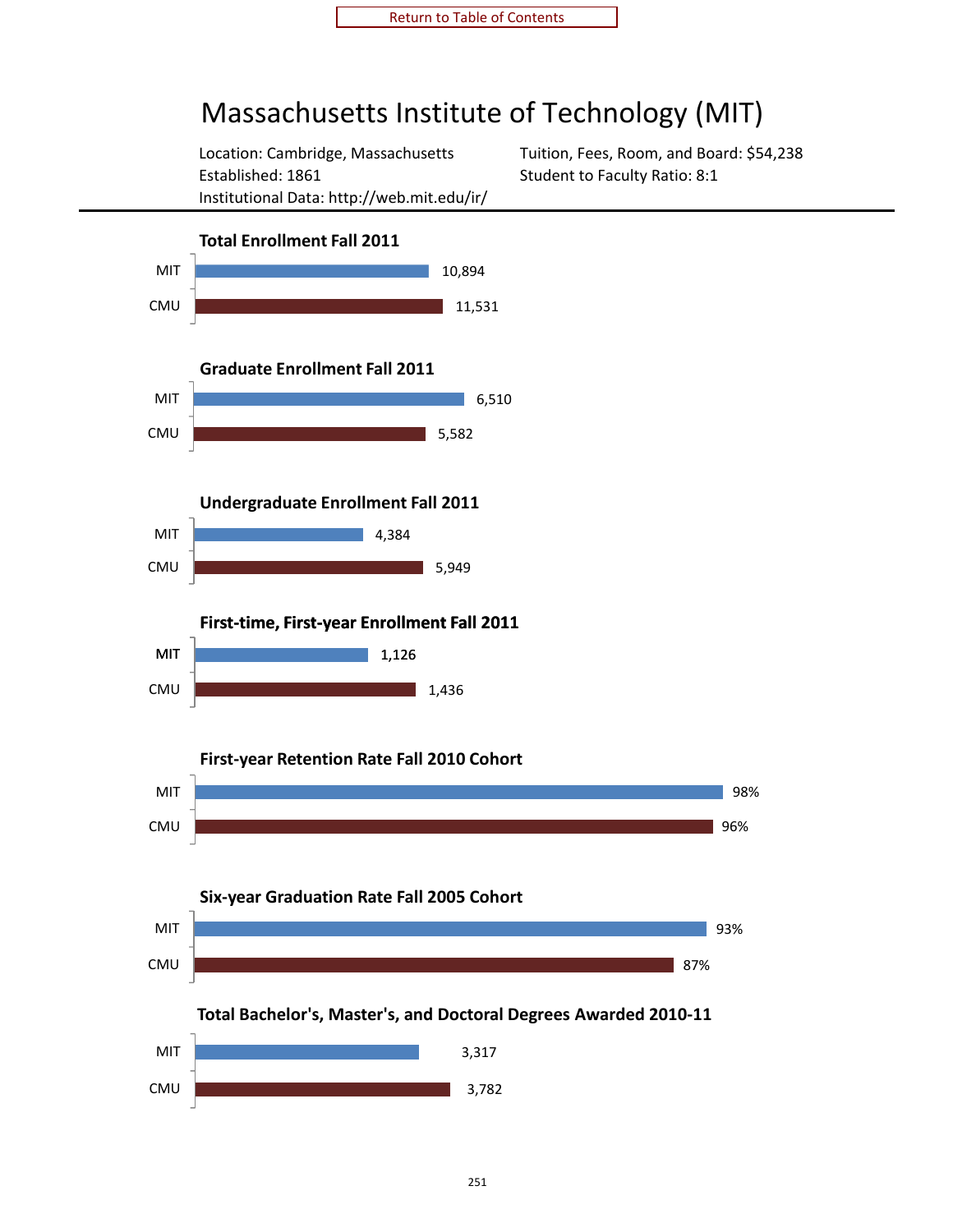# <span id="page-27-0"></span>Northwestern University (Northwestern)

Location: Evanston, Illinois Tuition, Fees, Room, and Board: \$57,108 Established: 1851 Student to Faculty Ratio: 7:1 Institutional Data: http://www.adminplan.northwestern.edu/ir/

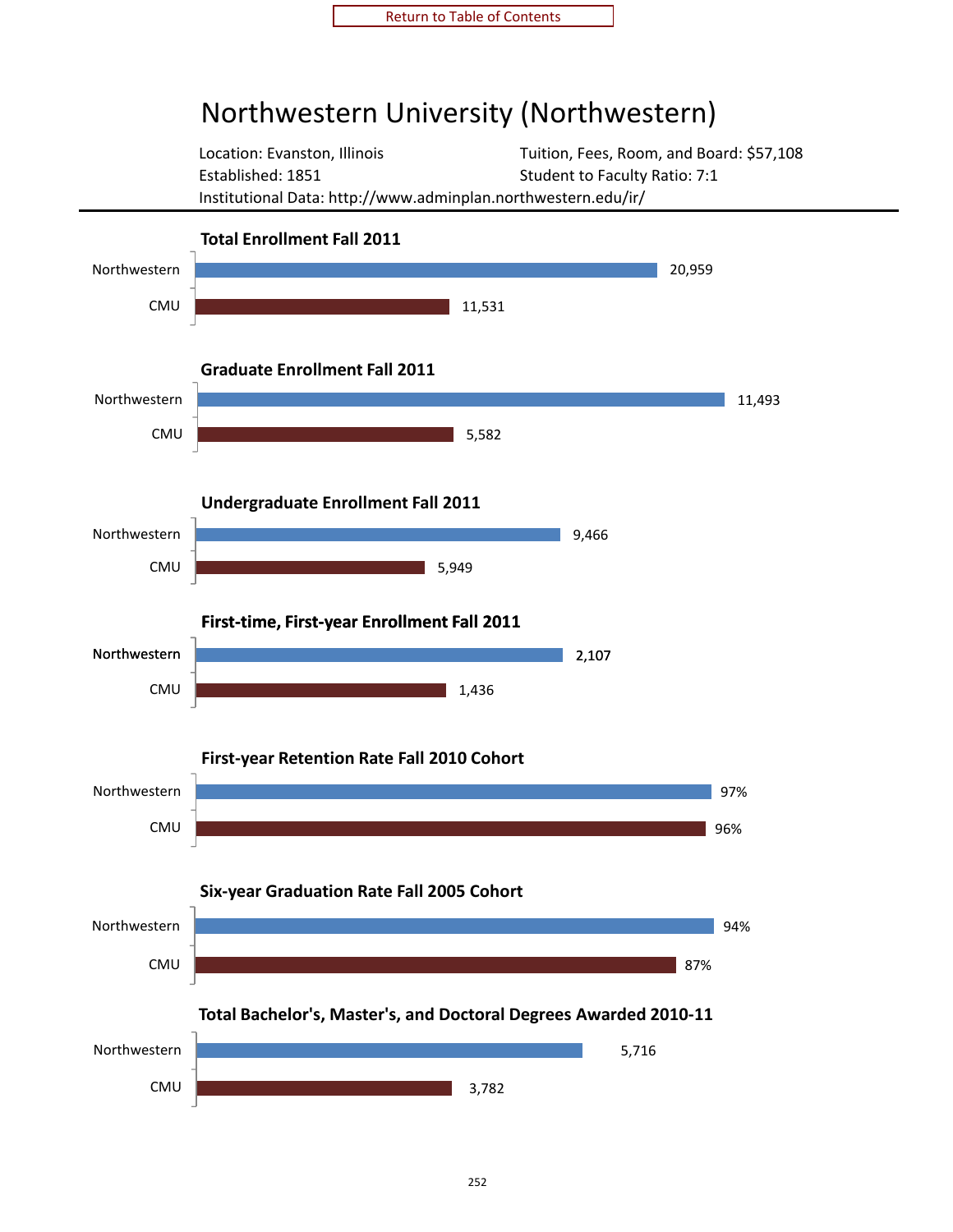### <span id="page-28-0"></span>University of Pennsylvania (Penn)

Established: 1740 Student to Faculty Ratio: 6:1 Institutional Data: http://www.upenn.edu/ir/

Location: Philadelphia, Pennsylvania Tuition, Fees, Room, and Board: \$56,106

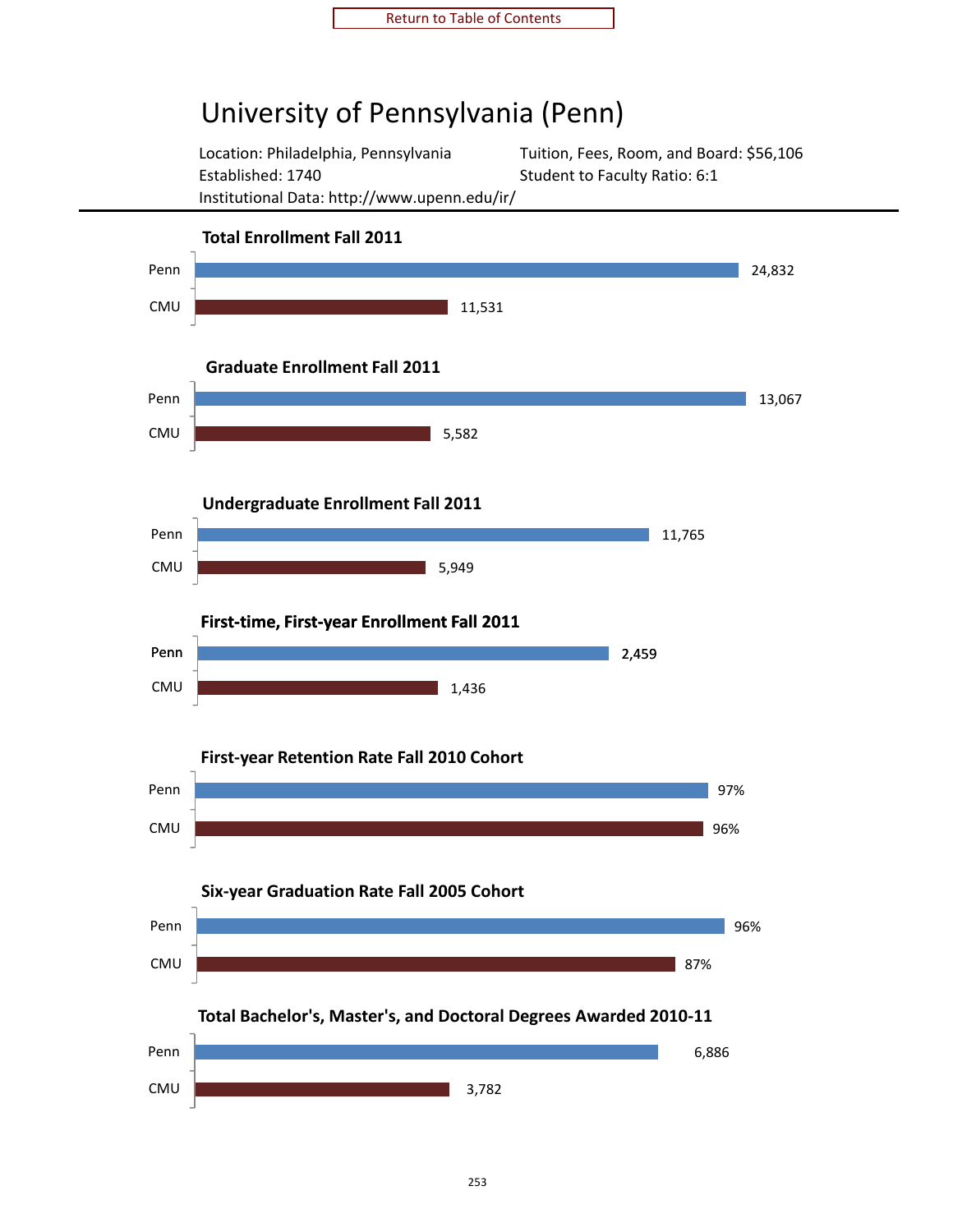# <span id="page-29-0"></span>Princeton University (Princeton)

Location: Princeton, New Jersey Tuition, Fees, Room, and Board: \$51,280 Established: 1746 Student to Faculty Ratio: 6:1 Institutional Data: http://www.princeton.edu/provost/institutional‐research/

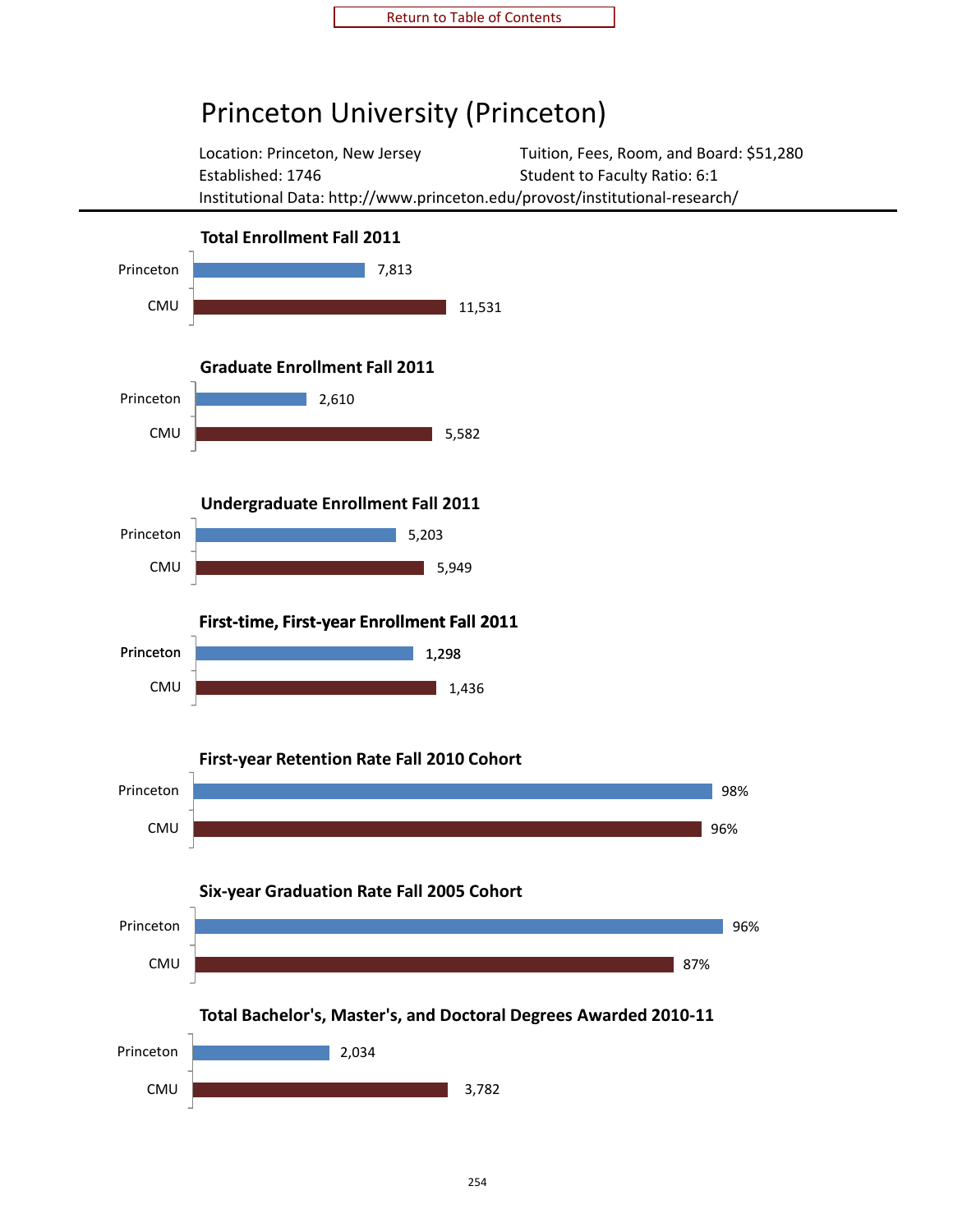### <span id="page-30-0"></span>Rensselaer Polytechnic Institute (RPI)

Location: Troy, New York Tuition, Fees, Room, and Board: \$56,925 Established: 1824 Student to Faculty Ratio: 15:1 Institutional Data: http://provost.rpi.edu/node/88

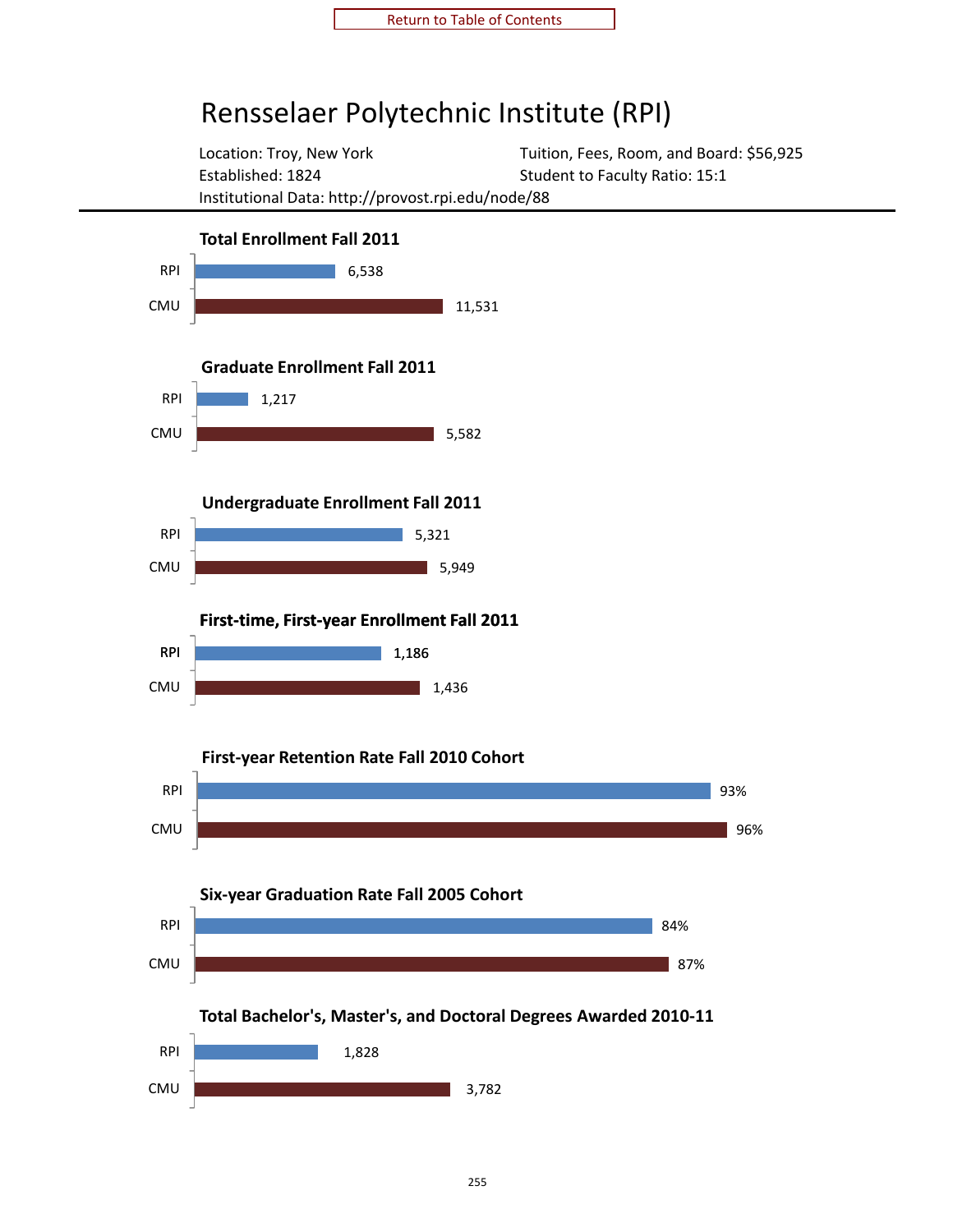### <span id="page-31-0"></span>Rice University (Rice)

Established: 1912 Student to Faculty Ratio: 9:1 Institutional Data: www.rice.edu/OIR

Location: Houston, Texas Tuition, Fees, Room, and Board: \$49,326

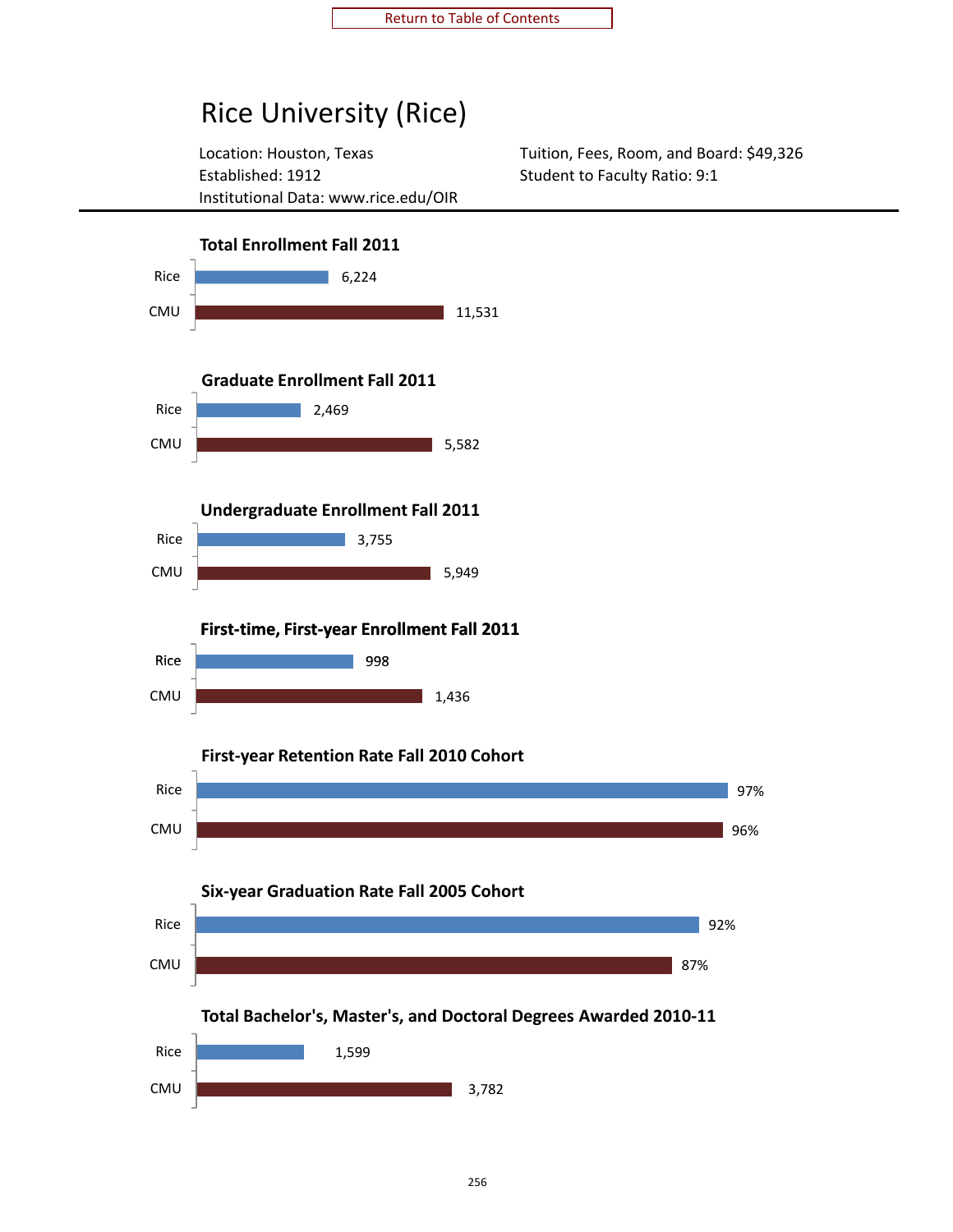### <span id="page-32-0"></span>Stanford University (Stanford)

Location: Stanford, California Tuition, Fees, Room, and Board: \$54,171 Established: 1891 Student to Faculty Ratio: 12:1 Institutional Data: http://www.stanford.edu/dept/pres‐provost/irds/ir/